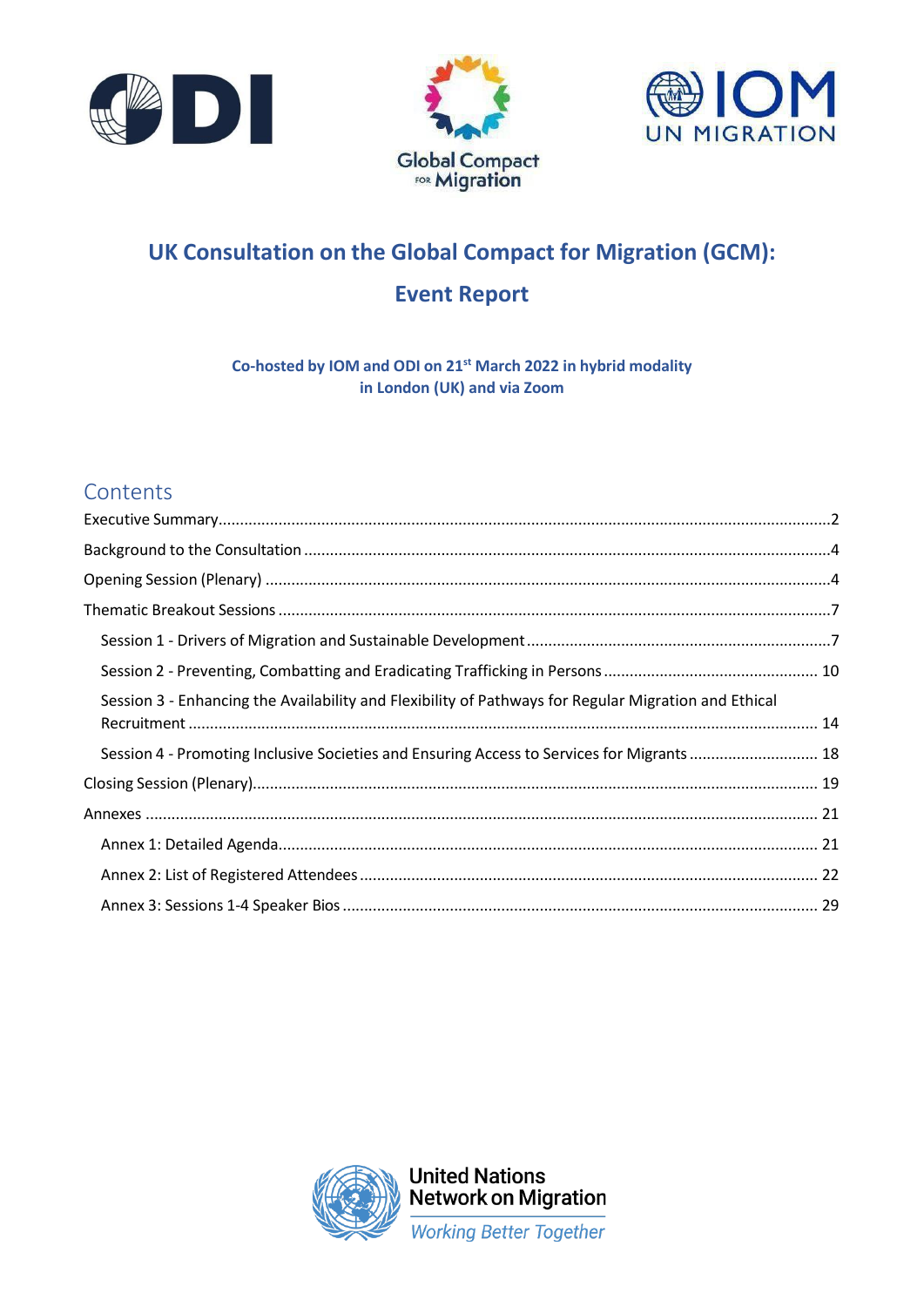## <span id="page-1-0"></span>Executive Summary

This report provides a detailed account of the UK civil society consultation on the Global Compact for Migration (GCM) that was co-organised by IOM UK and ODI and took place on 21st March 2022. Four years on from the UK's endorsement of the GCM, and ahead of the inaugural International Migration Review Forum (IMRF) in May 2022, this consultation provided an opportunity for UK stakeholders to discuss progress on key themes and objectives through plenary and panel discussions led by subject-matter experts.

This report is being submitted to the UK government for their consideration as they prepare the voluntary national review and their inputs for the IMRF. Key elements of the report will also be shared during stakeholder meetings on the Progress Declaration preceding the IMRF.

The opening session of the consultation saw references from all key speakers to the important role the UK played during the GCM negotiation process and throughout the first four years of implementation, which they hope will continue. This session provided context on the history of the lead up to the GCM, the structures of the GCM and the IMRF and their salient characteristics, including opportunities for the UK as an OECD DAC country to join the list of "Champion Countries" for implementation of the GCM. The speakers described how the IMRF is a key platform for states to demonstrate sustained and increased commitment to the principles of the GCM. However, speakers and participants acknowledged that negative, racialised and xenophobic narratives about migration remain in the UK and do not always recognise the positive social and economic impact migrants have, as exemplified through their critical contribution during the COVID-19 pandemic response. The slow UK government response to the Ukraine refugee crisis and the unequal treatment of third country nationals highlighted the need to reform migration policies in line with the principles and objectives of the GCM.

The first panel session on the *drivers of migration and sustainable development* highlighted that migration is crucial for the facilitation of the green transition, the formation of climate change adaptation strategies and the fulfilment of the decarbonisation pledges made by GCM states. The contribution of migrants to decarbonisation and climate change adaptation should be more clearly reflected in the GCM, and, critically, pre-emptive action and investment are needed to fully take advantage of the opportunities in this area. The role of diaspora groups and their investment into sustainable development initiatives in their home countries was highlighted as an ongoing opportunity that - with the right support - could be more systematically exploited by GCM countries. It was highlighted that few countries have the human capital or can offer the necessary skills to successfully undertake the green transition currently, and that skills mobility in combination with increased migration present an essential strategy moving forward. The speakers suggested that migration governance should be centred around the drivers and motivations for migration, to ensure the prioritisation of 'productive migration' and not just border control. Session two on *preventing, combating, and eradicating trafficking in persons* looked at both the UK's international and domestic approach to addressing human trafficking. The critical role the UK has played internationally in funding local NGOs which tackle these issues and in investing in prevention strategies and research was highlighted by the speakers. However, it was noted that there is room for further strengthening and collaboration with key partner countries on the issue of supply chain transparency to better protect workers from exploitation.

The potential for the Nationality and Borders Bill to critically undermine the UK's good work on combatting slavery and trafficking was highlighted. The precedence given to immigration enforcement over and above the enforcement of worker's rights, the lack of a firewall between police and immigration enforcement for migrants reporting crimes and the ongoing issue of victims of trafficking being held in immigration detention, were all noted as factors making migrants more vulnerable to trafficking and continued exploitation and impacting on the provision of protection and assistance. A survivor of human trafficking described the process of dealing with the Home Office as a second experience of trafficking, which has continued for longer. She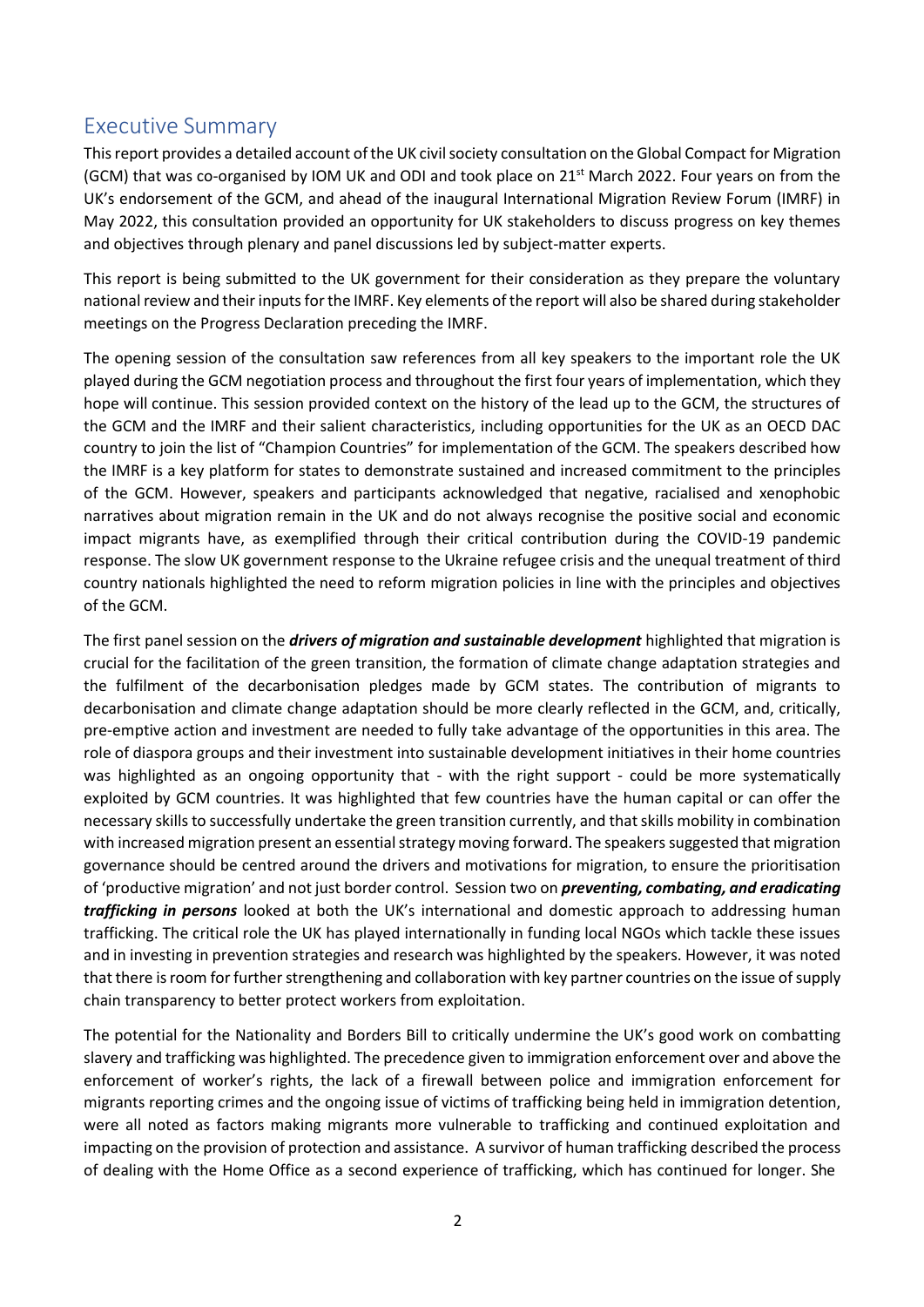noted that the lack of long term leave to remain for survivors prevents them from fully recovering and rebuilding their lives in the UK and that the cost of having to reapply for further leave on an annual basis is extremely high for survivors. She urged the government to look at these domestic issues to match the attention and funding given to international trafficking issues.

The speakersfor session three on *enhancing the availability and flexibility of pathwaysfor regular migration*  and ethical recruitment described the split in the UK's migration pathways between high-skilled and lowskilled migrant workers. The pathways in place for high-skilled workers were acknowledged as being efficient and well developed. Speakers emphasised that the pathways for migrants and refugees to work in the NHS are comprehensive and ensure that recruitment is carried out in a fair way which benefits the worker, the UK and the health systems in the country of origin. The critical role migrant workers play in the health sector was highlighted, while it was also recognised that there are challenges around ensuring that the experience gained in the country of origin was sufficiently recognised so that they could enter at a grade commensurate with their skills and expertise.

In contrast, the existing pathways for low-skilled and seasonal workers were seen as overly restrictive in relation to the current labour shortages in the UK. In relation to safeguards against exploitation the agricultural sector was referenced as having improved with the development of the seasonal worker pilot which does include some safeguards. However, continuing concerns regarding payment modalities and contracts for the workers were highlighted, as well as the lack of transparency. The issue of workers paying for travel and visas fees to come to the UK was also highlighted, with their initial earnings being used to repay the costs of migration.

The lack of regularisation pathways in the UK and the significant time required for workers to achieve regularisation was emphasised as a key issue for those in the care sector and other less regulated sectors, and one which marked the UK out from other countries that have offered regularisation programmes.

A major theme which emerged from session four on *promoting inclusive societies and ensuring access to services for migrants* was the difference between rights to services and access to services for migrants. The confusion resulting from the differing policies of the devolved nations, a mistrust of government services due to their perceived relationship with immigration enforcement and a lack of digital and English language skills resulting in the inability to access information were all recognised as barriers in accessing services. The instability asylum seekers and refugees face as a result of frequent changes in accommodation was also referenced. It was recommended that all migrants should be able to access healthcare, that they should be invited to the table with policy makers to consult on the formulation of new policies surrounding access to services, be granted the right to vote based on residence and the payment of council tax, encouraged to apply for citizenship after they have received settled status and that the Nationality and Borders Bill should be rethought.

For the closing session, key ways forward were highlighted with a heavy focus on the active civil society in the UK which should be seen as a crucial partner for the government in formulating new migration policies, post-Brexit, and in enabling a whole-of-society approach to migration as specified in the GCM.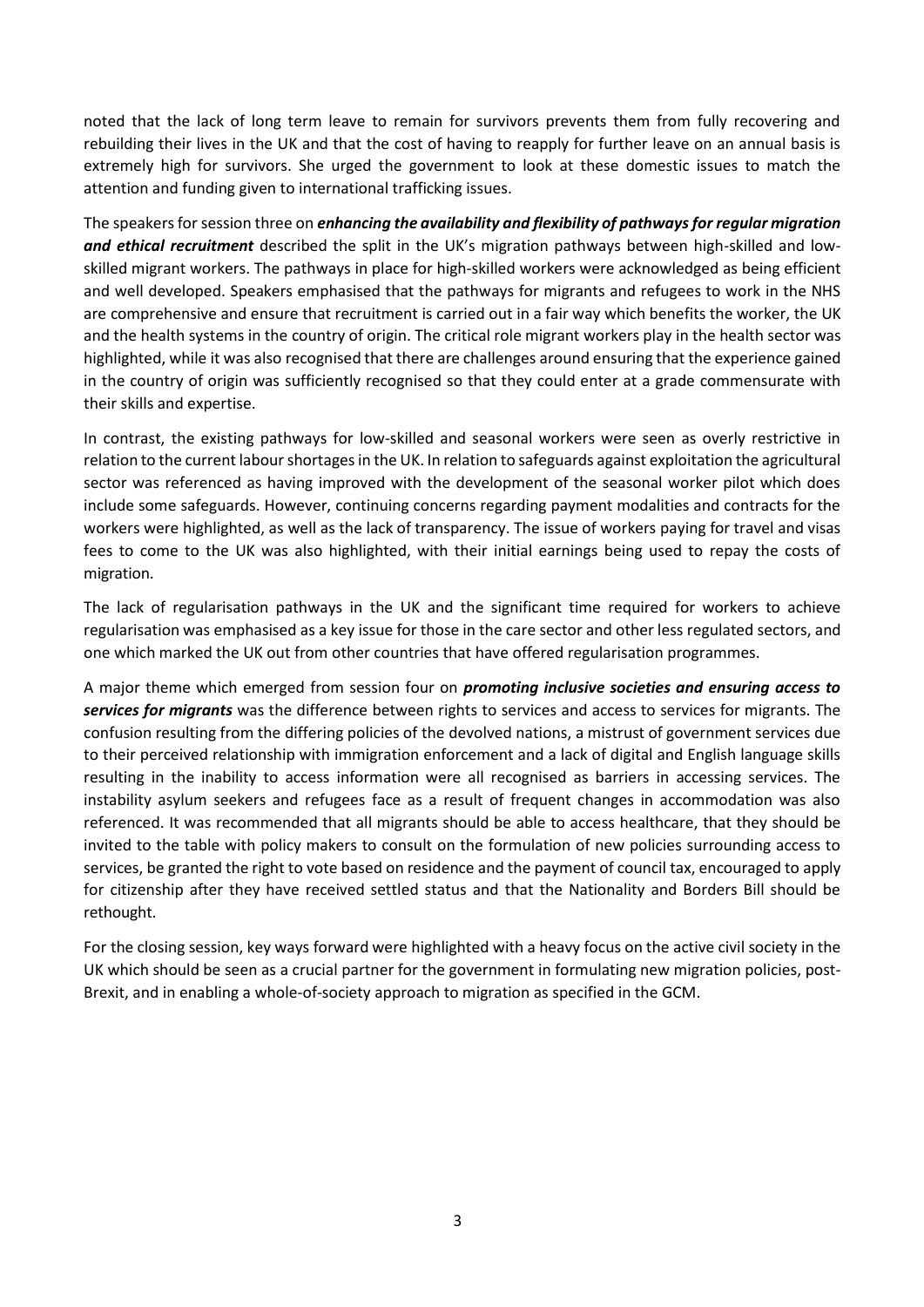## <span id="page-3-0"></span>Background to the Consultation

The Global Compact for Safe, Orderly and Regular Migration (GCM) is the first inter-governmental agreement to cover all dimensions of international migration in a holistic and comprehensive manner. It was agreed upon by Heads of State in 2018 and provides an unprecedented opportunity to enhance cooperation in international migration governance, strengthen multi-stakeholder engagement around the opportunities and challenges of migration, and shift the nature of the public debate. It aims to identify more balanced ways to address the challenges and to maximise the benefits of international migration.

Four years on from the UK's endorsement of the GCM, and ahead of the inaugural International Migration Review Forum (IMRF) taking place in May 2022, this consultation provided an opportunity for stakeholders to discuss key themes and objectives through plenary and panel discussions led by subject-matter experts. It provided an opportunity to reflect on the UK's progress so far, emerging good practices, and recommendations to best implement these objectives. The multi-stakeholder consultation also sought to support a 'whole-of-government' and 'whole-of-society' approach to the GCM implementation, in line with its guiding principles.

The half-day event was hosted at ODI, with some attendees joining online via Zoom. The agenda can be found in Annex 1 and the list of attendees in Annex 2.

## <span id="page-3-1"></span>Opening Session (Plenary)

Speakers

- Marta Foresti, Executive Director, ODI Europe
- Ambassador David Donoghue, Distinguished Fellow, ODI
- Jonathan Prentice, Head of UN Migration Network Secretariat, IOM

Marta Foresti opened the consultation event highlighting the relevance of the GCM in the current UK context, marked by the COVID-19 pandemic, the New Plan for Immigration and the response to the Ukraine crisis. Foresti emphasised the need for continued support and leadership from HMG on the implementation of the GCM.

She stressed that the Government should not compromise on its commitment to the GCM and its vision for future migration policies because of the current crisis in eastern Europe and emphasised the importance of their commitment to uphold the principles of the GCM. Foresti also emphasised the unequal and racialised treatment of refugees that we have seen with the invasion of Ukraine and how this treatment has highlighted the critical need for a sustained commitment to improve migration policies.

Ambassador David Donoghue re-traced the history of how the GCM came about and the role played by the UK.

The Ambassador highlighted that the UK played an important role in the negotiations during the drafting of the New York Declaration and of the two Global Compacts. He noted that there has been much progress on many fronts since then, yet there has also been underachievement in other areas.

He emphasised that the GCM provides a comprehensive menu of options for states to choose from, and that this particular format resulted from the global political environment in the period prior to the adoption of the GCM. He noted that the political environment and the possibility of finding consensus around migration governance has become progressively harder since the negotiations on the New York Declaration in 2016. However, he noted that the IMRF will provide an opportunity to renew political will and come to terms with what the COVID-19 pandemic has meant for international migration movements. The UK has a role to bring back political commitment to where it was before the negotiations leading up to the adoption of the GCM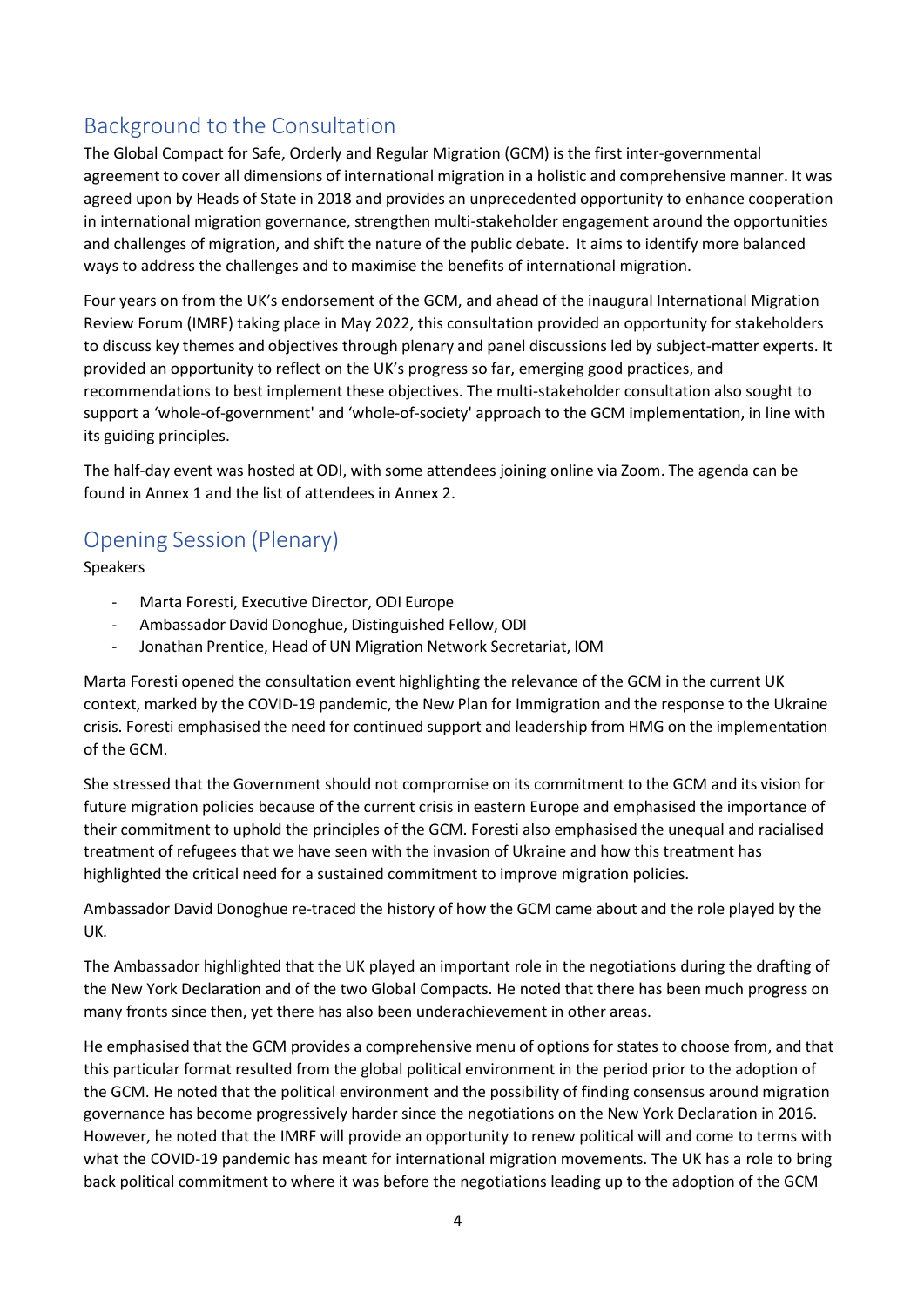and can take on a leading role on the European continent. The Ambassador also referenced the challenges migrants have faced due to the COVID-19 pandemic as a result of the rise of xenophobic narratives and border closures. He also emphasised the extraordinary contribution migrants have made globally during the pandemic both socially and economically.

Jonathan Prentice gave an overview of the key features of the GCM and of the IMRF process. Prentice implored us to move away from the narrative under which migration is represented as a crisis or problem and rather understand it as a neutral reality. He started by highlighting three characteristics which make the GCM a unique document. Firstly, the GCM is the first fully comprehensive agreement, looking at migration in all its dimensions, to enter the UN system. Secondly, it is the result of an unprecedented effort of international cooperation. Thirdly, despite being non-legally binding, it is grounded in international law and human rights principle. Prentice expressed that the most note-worthy principles of the GCM are the expression of national sovereignty, in a manner which must not be nervously defended but exercised confidently with a total commitment to human rights. The whole-of-government and whole-of-society approach to implementation highlights the central role played by states in designing migration governance but also the vast array of expertise which needs to be heard and included in the process.

The GCM envisages a follow-up and review mechanism. The IMRF is where the progress achieved so far is discussed. Prentice emphasised that the first IMRF will be an opportunity to set the level of ambition for future ones and establish a positive precedent.

The IMRF, taking place on 17-20 May, will be preceded by a civil society consultation on 16 May. It will include three main components, namely i) four roundtables focusing on a number of GCM objectives grouped together and informed by background notes drawn from the regional reviews, ii) a policy debate focusing on key issues and setting the direction forward, and iii) a plenary, which will result in the adoption of a progress declaration, of which the zero draft has already been published.

He noted that recent global events have both highlighted the vitality of migrants to our societies and economies, and their vulnerability. Prentice emphasised the need for greater implementation of objective 8 to save lives and establish coordinated international efforts on missing migrants. He also noted that there is now greater recognition of the importance of expanding regular pathways for migrants.

He stressed that pledges (beyond financial) by Member States will be crucial in making progress on all GCM objectives. He particularly highlighted the four priority areas identified by the UN Secretary General in his report on the implementation of the GCM, namely inclusion, regular pathways, saving lives – on which there has been little discussion so far – and capacity-building.

He also commended the UK for being among the first countries to commit to the Multi-Party Trust Fund (MTPF).

## **Q&A**

**Richard Taylor** from the UK FCDO confirmed that the UK is aware of the IMRF as being a key opportunity to contribute and highlighted the intention to listen to and take into consideration the outcomes of this consultation. He also reassured participants that the UK Government is working on the Voluntary National Review (VNR).

**Prentice** emphasised that the process of updating VNRs should be based on a consultative, whole-ofgovernment and society approach. He also noted that, of the 30 champion countries, only 3 OECD countries agreed to be champions. However, European countries are contributing the most to the MPTF.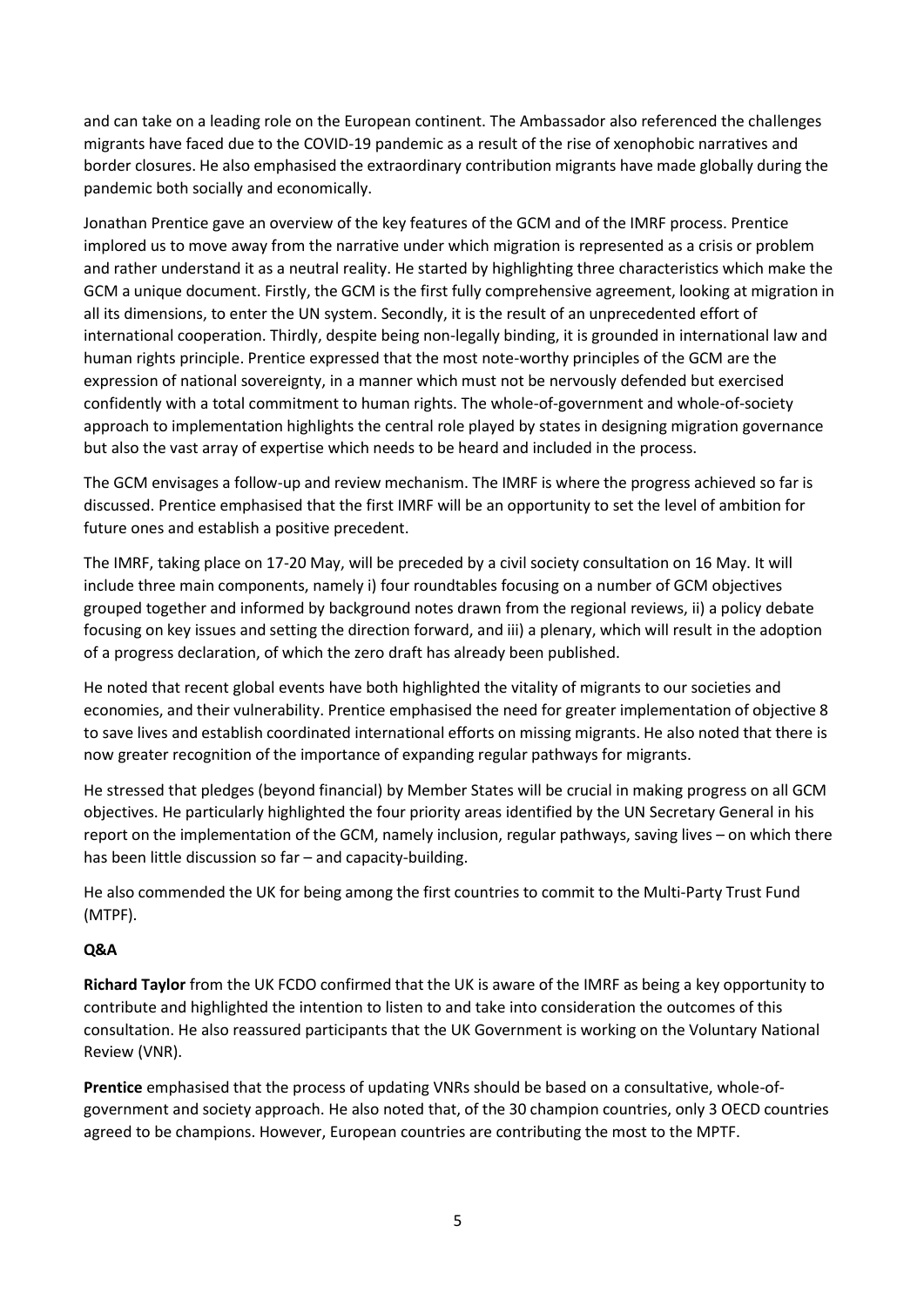**Foresti** noted the importance of making sure the domestic agenda does not take away from the potential role of the UK on international issues and the importance of there being coherence between these two spaces.

**David Camp,** Chief Executive of the Association of Labour Providers asked if it was possible for individuals and individual groups to make submissions to the IMRF or to inform a particular government.

**Prentice** answered that there is no structured process for influencing the national government in their voluntary national reviews and that this is context specific.

**Foresti** asked Prentice how satisfied he was with the geographical spread of the 30 champion countries and if this represents a global framework.

**Prentice** replied that there are 30 champions. This comes back to the reality that whilst the GCM was overwhelmingly endorsed by the General Assembly, the associations with the GCM were ones of controversy and violations of national sovereignty (see for example the US walking out of the room). They wanted to correct that with a group of states willing to promote the framework and integrate it into other multilateral fora. The geographical spread is reasonably well balanced except there are only have three OECD states that have agreed to be champions: Canada, Luxemburg and Portugal.

**Professor Nando Sigona** from the University of Birmingham thought much of the tension was because of the era of Trump and the tension between the nationalist and the globalist agendas; the tension was among people who wanted to engage in a global conversation and those who did not, even if they could subscribe to some of the objectives. Nando asked for an assessment of the situation now and of levels of resistance to the GCM.

**Ambassador Donoghue** responded with a positive outlook on the current status of multilateralism, noting that even if some countries are 'sceptical' of the GCM, much can be achieved in migration governance through other fora, such as the one provided by the SDGs, and adding that international frameworks are complementary. He is optimistic that there is a global consensus around the goal of a more humane treatment of migrants. He hopes to see Ireland become a champion. He also believes the appetite in Europe to be a champion of the GCM has grown.

**Maja Grundler,** from Queen Mary University asked whether therewill be space at the IMRF to highlight regressive practices by governments and problems with implementation of the GCM.

**Prentice** stated that people who get the floor during the IMRF can say what they want. The progress declaration won't name individual states or regions as it is for evaluating overall progress.

Prentice returned to Nando's question and responded positively, noting that the GCM has come a remarkably long way in the past almost four years. He added that many states engaged in the review process. He referenced the mentioning of the GCM in multiple high-level UN platforms such as the Human Rights Council. He stated that even sceptical states have drawn a distinction between the GCM and the IMRF and see the IMRF as an important and the only meeting place where international migration can be discussed.

**Roxana Barbulescu,** from the University of Leeds asked about the role of international conventions and how they are reflected in the GCM. She stated that in the particular case of Britain we are unravelling European legislation and building a new regulatory framework. Roxana noted that when this happens, we realise we have international conventions in place that substitute for this legislation.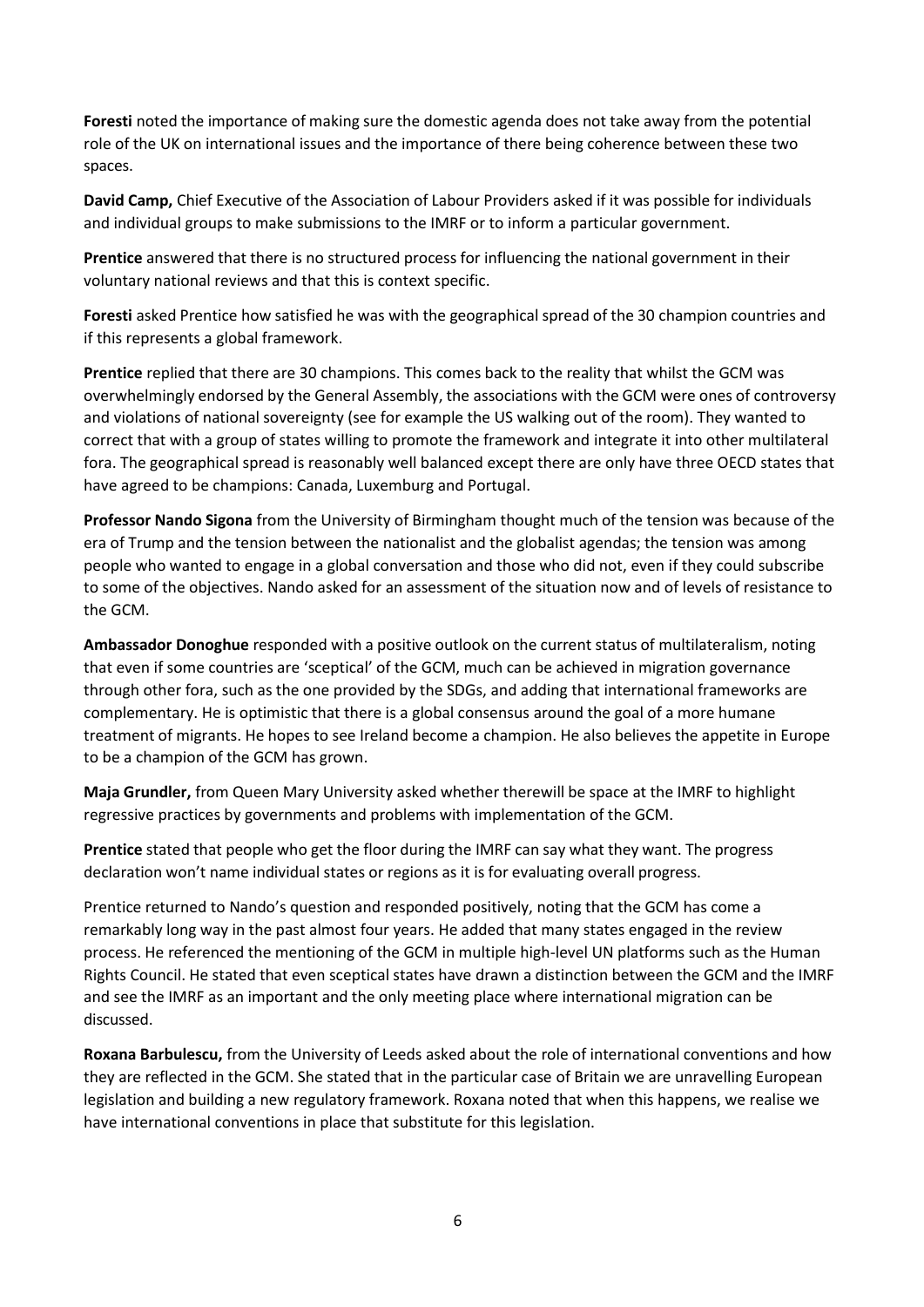Foresti stated that this is where the whole-of-government-approach can become a challenge because of the extent to which domestic legislation refers to the GCM and the separation between domestic and international policies.

**Holly Asquith** from Talent Beyond Boundaries asked how stakeholders with lived experiences have been integrated into the development and review of the GCM.

**Halaleh Tahiri** Executive Director of the Middle Eastern Women and Society organisation said many migrant women fear reporting domestic abuse due to the risk of deportation. Halaleh asked if this forum would consider more migrant issues such as domestic rape and violence. Halaleh believes this forum needs a section for migrant women experiencing abuse.

**Prentice** remarked that the endeavour of state mobilisation is moving beyond the conventions and that nonbinding, cooperative frameworks work best in the current context. He stressed that the GCM would have never been adopted as a legally binding agreement and pointed to the UN Convention on the rights of migrant workers as an example of a recent international convention which was virtually exclusively ratified by countries of origin and virtually unratified by countries of destination, emphasising the need to find a more cooperative basis to move this forward.

On how stakeholders with lived experience have been integrated into the process, Prentice noted that one of the defining features of the GCM is that getting the answers and implementing the answers is beyond any one actor and requires inputs from across society. Prentice highlighted that with regards to the inclusion of stakeholders with lived experience and the incorporation of civil society organisations the UNNM has done much work e.g. The Network's Working Group on ATD is chaired by a CSO.

**The Ambassador** also highlighted differences in capacity for implementation as an obstacle to the adoption of legally binding agreements. He highlighted the importance of gathering data on implementation of the GCM for an effective review. He hopes that the IMRF will recognise the huge role migrants played in response to the COVID-19 pandemic.

## <span id="page-6-0"></span>Thematic Breakout Sessions

## <span id="page-6-1"></span>Session 1 - Drivers of Migration and Sustainable Development (Objectives 2, 19, 23 and SDGS)

Chair: Katharine Barwise, IOM/UN Migration Network

Speakers:

- Ipek Gencsu, ODI
- Alex Randall, Climate and Migration Coalition
- Kouassi Dagawa, British Red Cross
- Stella Opoku-Owusu, African Foundation for Development (AFFORD)

**Ipek Gencsu,** Senior Research Fellow at ODI, opened the session by presenting the recent research she has been leading exploring how migrants and people on the move can support the green transition and fill skills and labour gaps. She highlighted a few key points; firstly, countries have set ambitious goals regarding decarbonisation and building low-carbon infrastructure. To achieve these goals, human capital is crucial, however few countries have it and so far, trainings have been insufficient. In this regard, migration will be essential to complement the training of national labour forces. It will be crucial to identify what skills are needed and what contribution migrants can make to fill those needs. She also highlighted the need to identify places that are leading and already harnessing migrants' potential, as well as the policies and innovations needed to accelerate the green transition.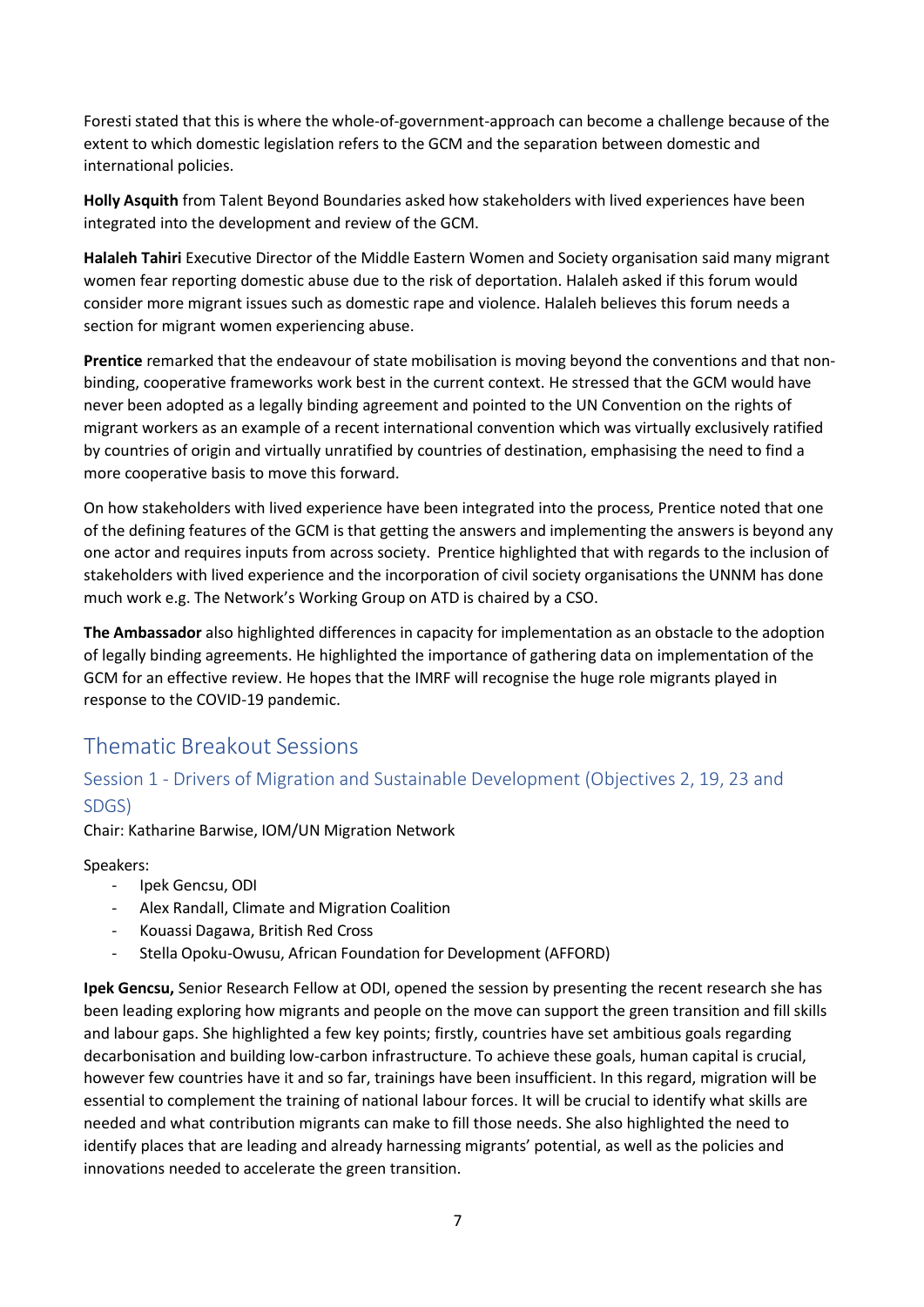She highlighted that relying on accurate data on skills gaps and how migrants can fill them will be fundamental as countries keep updating ambitions (e.g. the ILO forecast of 100 million jobs created by 2030 is already outdated).

She concluded highlighting some main takeaways for how migration can play a role in countries' green transition namely; that migrants need to be reskilled alongside national workers; that there is an opportunity for skills transferability which needs to be explored further; that international knowledge and skill exchanges, especially south-south, can help; and that labour mobility will be important where countries unable or unwilling to provide skills (especially in TVET sectors, transport, etc..).

**Alex Randall,** climate-driven migration specialist at Climate and Migration Coalition, explored the connections between migration, the environment and climate change and their implications. He referred to the recently published IPCC analysis, highlighting how scientists are now more certain than ever about the connection between human mobility and climate change. He noted that two types of migration emerge from this analysis, one that is internal and due to sudden events, and the other, which is livelihood migration and linked to slow onset processes, notably drought.

He stressed that making predictions about future mobility patterns remains incredibly hard. The impact of climate change on migration and migrants will be uneven, particularly at the household and individual level, affected by gender, age and sexuality.

On the other hand, he highlighted that new evidence points towards migration as a form of adaptation. However, in-situ adaptation might be reaching its limits, for this reason, harnessing existing patterns of migration is going to be crucial to building resilience. He emphasised that journeys are already happening and making them legal and safe is the 'fastest and smartest' way forward.

He concluded noting that important questions to ask about migration governance will be 'who is being governed?' and 'in which context?'.

**Kouassi Dagawa**, migration advisor at BRC, tackled the question of how to address drivers of migration while contributing to sustainable development.

He discussed the experience of West Africa, noting that migration in the region has been part of daily life and an important livelihood strategy. He suggested that donors and governments should focus on the drivers and motivations of migration and on productive migration rather than on border management.

He also mentioned that high numbers of youth in Sub-Saharan Africa represent a potential driver of development in the region but that unemployment rates are very high (10.7%), causing uncertainty and driving these youth out of the country ('they dream to move to Europe'). He suggested that governments should promote entrepreneurship in the countries of origin and that funding earmarked for international migration should reflect that most migration is within African countries or cross-border and intra-regional.

Alongside promoting development in the countries of origin, Dagawa also emphasised the importance of protecting migrants on their journeys and empowering them to contribute to sustainable development where they are. To this aim, access to services and reducing risks linked to migration are crucial. He highlighted some past projects, including the UK-funded 'Safety, Support and Solution in the Central Mediterranean' (SSSII) (2017-2021) project implemented by IOM UK, which have been successful in providing protection and assistance to the most vulnerable migrants and should be extended and replicated.

He identified the main challenge as being to address drivers while facilitating productive migration.

**Stella Opoku-Owusu**, Deputy Director at AFFORD - an international organisation which aims to expand and enhance the contributions of Africans in the diaspora to African development – focused her intervention on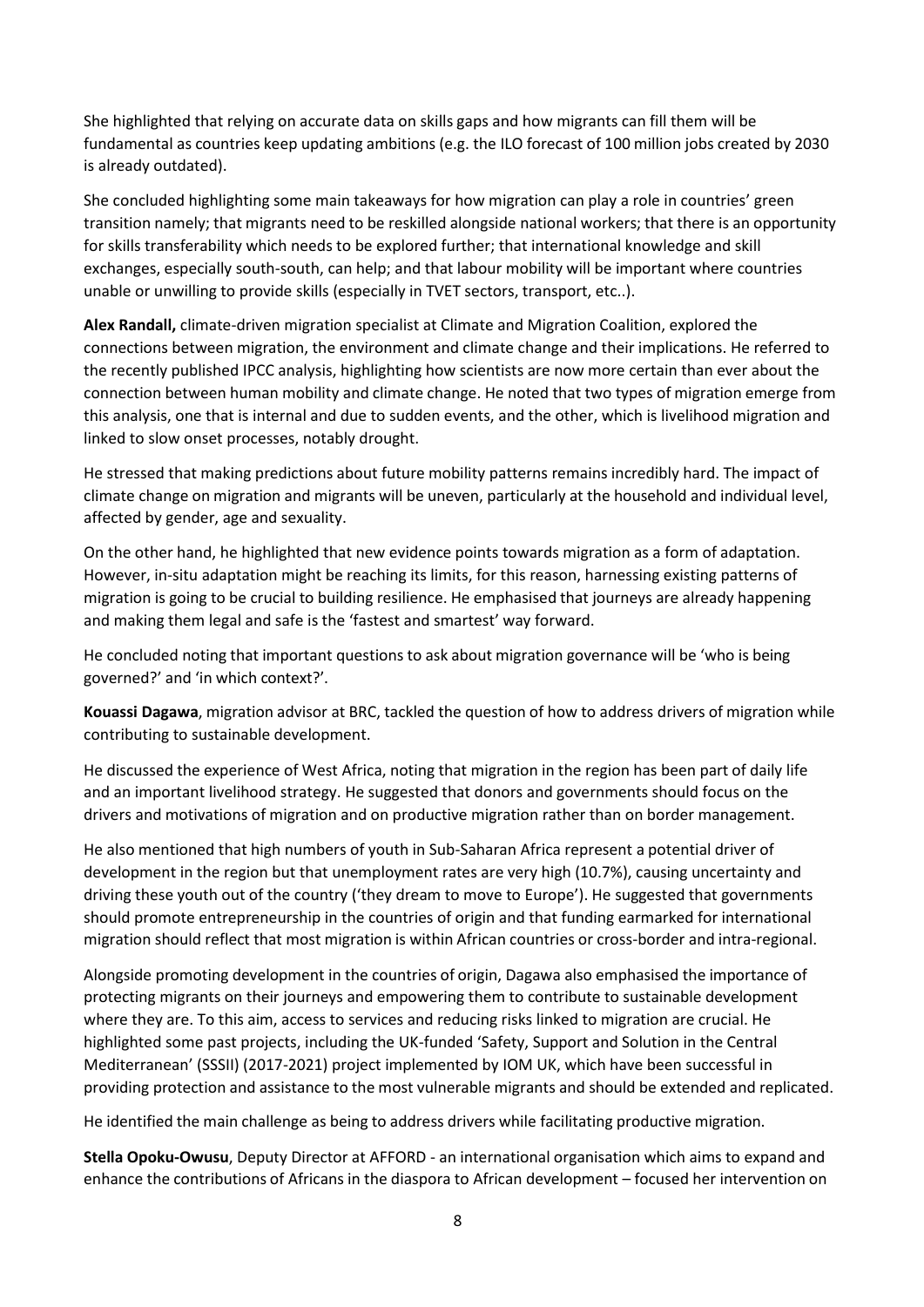how to mobilise resources for aspiring migrants and diasporas. She highlighted that the lack of decent jobs is a major push factor for migration and that working with the diaspora may help to create decent jobs. She noted that currently, the informal and SME sector are the major employers in Africa.

She mentioned the common ground initiative which was co-funded by Comic Relief and DIFD and that there was a dedicated diaspora fund which supported many diaspora initiatives, including a diaspora finance initiative that was focused on job creation in Africa through the diaspora. It created around 200 decent jobs directly and more than 2000 jobs through the value and supply chains and trade. The whole programme was well evaluated but there has been no continuation. AFFORD has continued with this work. They also carried out a small pilot, aiming to harness diaspora contributions to the green economy in Ghana.

She emphasised that the UK has often led the way for other countries to follow. It is important for the UK to find innovative ways to fund diaspora work and continue to lead the way.

## **Q&A**

**Avidan Kent** from the University of East Anglia noted that the UNFCCC has a dedicated task force on displacement and questioned the need for parallel institutional actors. Avidan asked how we can link this task force with the IMRF.

**Marta Foresti** shared some reflections about the current framing of the migration-climate change nexus. She highlighted that while the focus at the IMRF will be on climate-induced migration, the UK could take the lead in framing migration as a form of adaptation. She suggested that the UK could also take the lead in including labour migration and diaspora contributions in trade policies, as well as ensuring a wide spectrum of migration pathways.

**Alex Randall** noted that there are many global frameworks doing work on migration and climate change (PDD, Sendai Framework, etc). He stated that we do need something other than the UNFCCC to address this. This is because states go to the climate change negotiations to negotiate carbon and money and to tackle the compensation of climate-related displacement, but states do not attend COP negotiations thinking they will be asked to reach an agreement about the protection of rights, so they probably will not. It would be difficult to create a space for this within the COP framework, so we need something in addition to this and there is no harm in having multiple processes.

**Katharine Barwise** asked Randall to expand on what he mentioned earlier; that displacement is mostly internal and that this is not covered in the purview of the GCM but perhaps there are gaps in the migration governance response. **Alex Randall** responded that this may be outside of its remit but just because mobility is currently internal does not mean it will not become cross border as the effects of climate change worsen. The other way of looking at it is that currently people are not crossing borders but that if cross-border migration was facilitated and made safe and legal then it might be an option that people would use to counter adverse climate change impacts and perhaps we should make that a possibility for them.

**Tauhid Pasha**, Officer in Charge at IOM UK, shared his reflections on the SSS project, noting that there has been an interesting transition in the UK focus, from development (see the SSS project) to labour migration and productive migration. He also highlighted that the GCM gives the UK the ability to be creative about migration pathways and that these do not need to focus on humanitarian assistance only.

**Ipek Gencsu** reiterated that the movement of people is as essential as the movement of goods and capital in the green transition, and that the economic objectives should be aligned with migration policies. For example, Bangladesh aims to diversify its economy, for example with the production of sustainable clothing and how we can use these developments to improve migrant rights.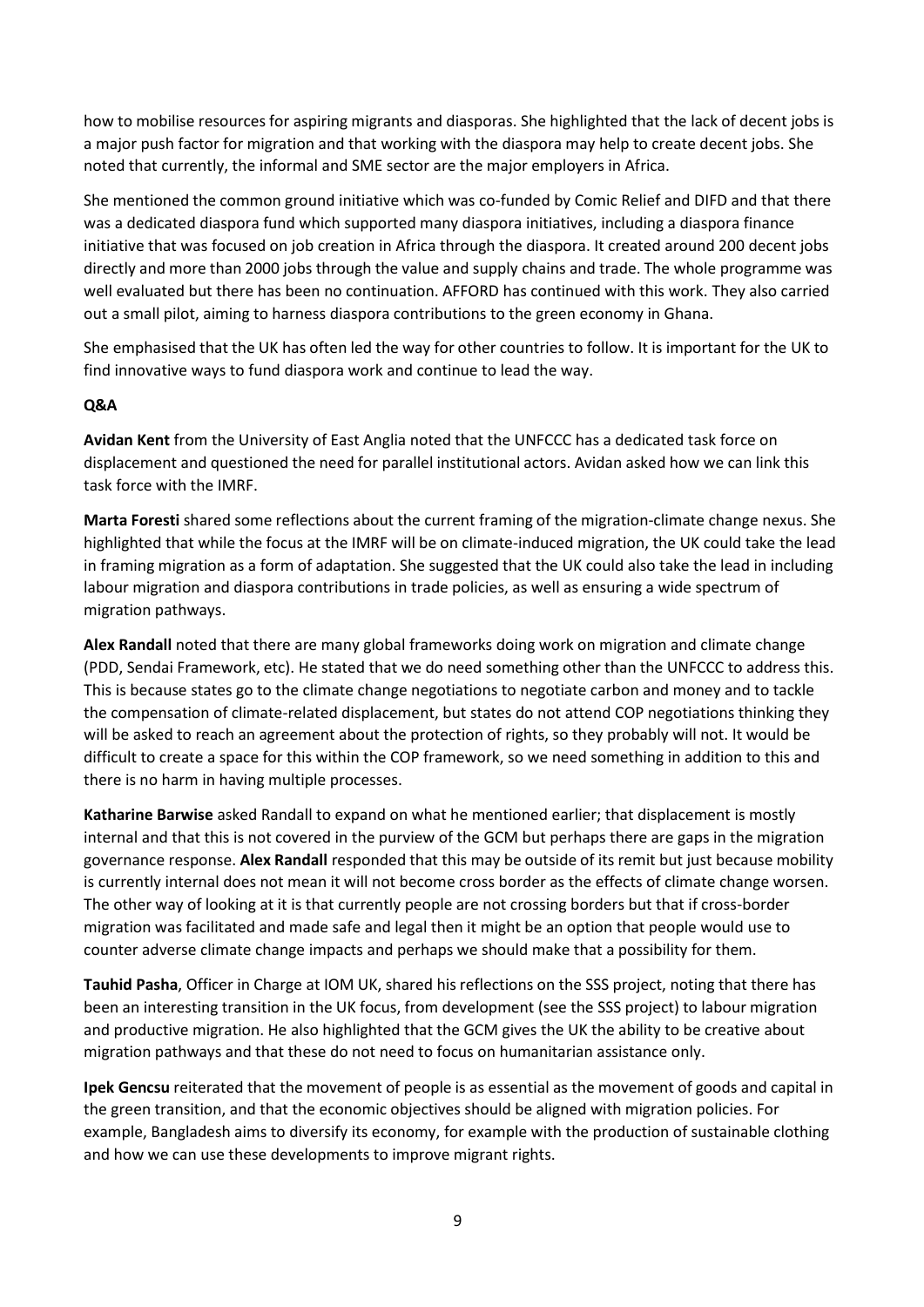Finally, **Stella Opoku-Owusu** emphasised that migrants and diasporas are both providers of skills and of humanitarian aid and that their contribution is already significant and needs to be further supported.

**Katharine Barwise** summarised the key takeaways from the session

- 1) Empowering and enabling migrants to contribute economically and in the context of green transition is crucial.
- 2) There is a need to look at the development of migration pathways as a form of climate change adaptation.
- 3) Human mobility needs to be brought into other sectors particularly trade and economic policies.
- 4) Decent work opportunities need to be created development should be done for the sake of development.

<span id="page-9-0"></span>Session 2 - Preventing, Combatting and Eradicating Trafficking in Persons (Objective 10)

Chair: Tamara Barnett, Human Trafficking Foundation

Speakers:

- Andrew Patrick, Migration and Modern Slavery Envoy, FCDO
- Yuki Low, Freedom Fund
- Kate Roberts, Focus on Labour Exploitation (FLEX)
- Nancy Esiovwa, Survivor Alliance

The chair opened the session by saying that discussion on Objective 10 of the GCM is very timely given the current events in Ukraine and the vulnerable populations on the move. Organised Crime Groups are already targeting vulnerable populations on the move from Ukraine as well as less organised potential trafficking operations. Ukrainians seeking asylum may have limited access to the labour market creating vulnerabilities. The discussion on Objective 10 is also timely because of the current passage of the Nationality and Borders Bill. The session will be discussing issues around trafficking both domestically and internationally which are relevant to the GCM.

**Andrew Patrick,** the Migration and Modern Slavery Envoy, acknowledged that this was his first public speaking role since taking up his post. In these first three weeks in the role, his focus has been on humanitarian assistance and humanitarian response to the conflict in Ukraine.

He stated that nobody needs any reminders about the sheer horror of the crime of human trafficking and modern slavery and that combatting the problem remains a priority for UK government. The international agenda has become crowded, but the UK continues to play a leading role in the fight against modern slavery, responding to the risks of trafficking around the Ukraine conflict will be a priority. He added that much work had also been carried out on the impact of COVID-19 on human trafficking.

The Migration and Modern Slavery Envoy's role is international facing, making use of all the levers available to the UK government to move forward work on counter-trafficking globally. Patrick noted that the UK was able to use its presidency of the G7 to enhance efforts pushing for transparency in supply chains. In 2017 the UK launched the Call-to-Action to End Forced Labour and Modern Slavery at the UN General Assembly. He added that since 2017 the UK government has funded 120 modern slavery programmes around the world. One such example of the work funded is the International Labour Organization "Work in Freedom" programme. He also noted that the UK will be playing an active role in the fifth global conference on the elimination of child labour in May 2022.

Patrick highlighted that the UK government published its first modern slavery statement and introduced financial penalties for companies not complying with the relevant legislation. The government's modern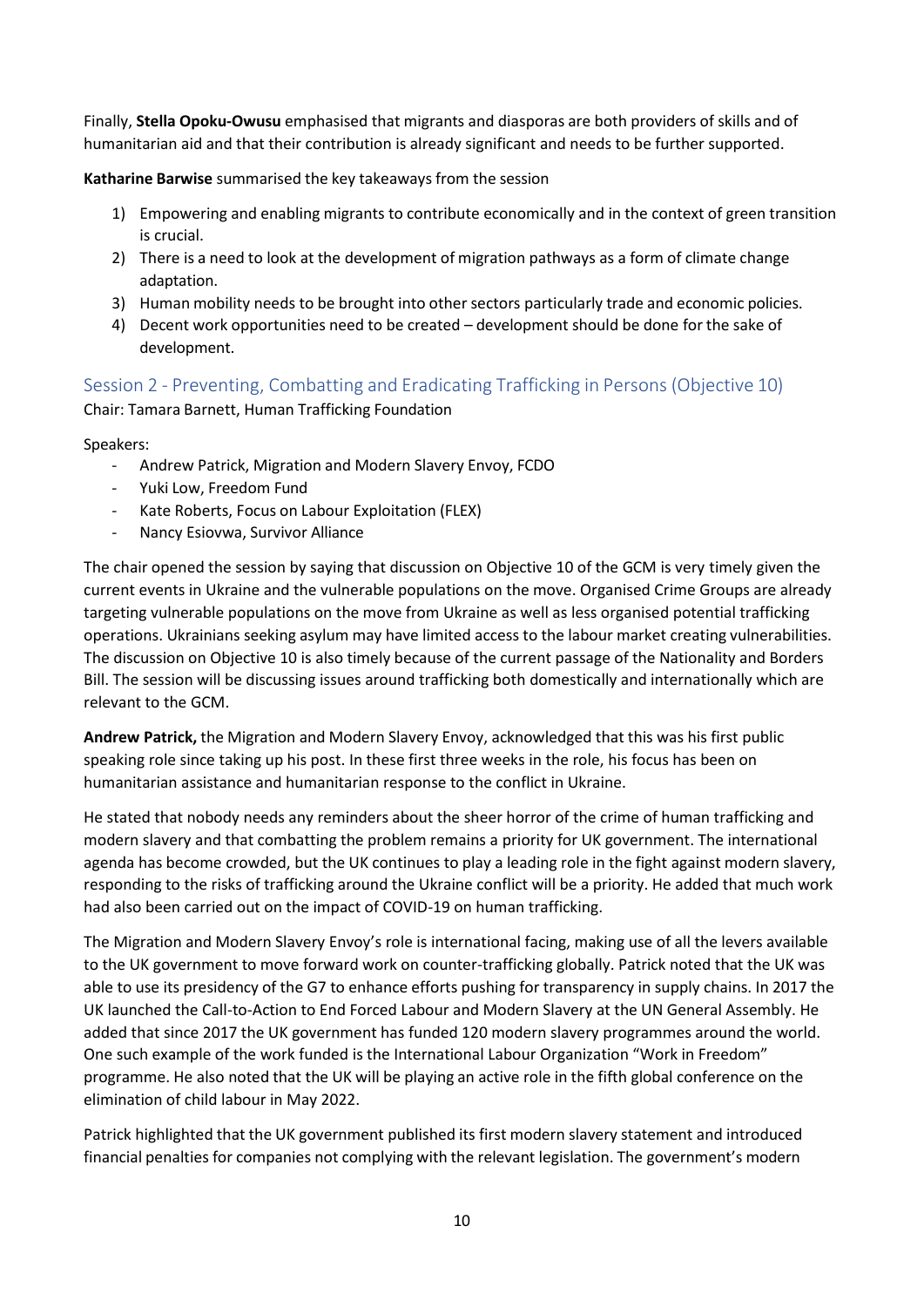slavery fund has also been working to reduce the vulnerability of people in Vietnam, Albania and Nigeria to human trafficking.

He also noted that the Independent Commission for Aid Impact (ICAI) report on the UK's work on modern slavery internationally made several recommendations to the government such as increasing investment in research and empowering survivors of modern slavery. The UK government is actively working to respond to these recommendations.

Patrick closed by highlighting that the UK government is aiming to publish a new modern slavery strategy in the spring to clarify its future aims and objectives.

**Yuki Lo** introduced the work of the Freedom Fund, saying that they are an international non-profit organisation working to focus resources on the frontline and supporting survivors and those with lived experience to inform practice. She explained that migration and modern slavery are often treated separately so it's important to see these connected in the GCM. Lo highlighted that migrant workers who became unemployed due to the pandemic have experienced particular vulnerabilities.

Lo noted that there are three areas where the UK government has played a unique role. Firstly, in responding to the impact of COVID-19 which has pushed more people and communities into vulnerability; the UK government responded by contributing to an emergency relief fund and distributing aid – the UK's rapid response internationally was well needed. Secondly, a significant amount of aid is utilised for identification and assistance after trafficking has taken place, while the UK continues to ensure that prevention work can be supported, with FCDO funding provided to NGOs to try and help them activate localised prevention responses. For example, in Thailand, NGO partners worked with local government to ensure that migrant workers were able to access social security to help prevent those workers from being recruited by traffickers and exploited. Thirdly, the UK government is notable for investing in evidence and filling knowledge gaps, with ICAI making an important recommendation on research and evidence. Lo further highlighted the importance of ensuring that evidence and research is relevant, accessible, and actionable.

Lo noted that the main gap in the UK's international response is around supply chain transparency. It is important to acknowledge that there is going to be a gap in the aid budget and a whole-of-government approach is necessary. The UK government is behind the curve on mandatory human rights due diligence while draft legislation on this issue is already in place in the EU. She also noted that the UK government is also behind the curve on preventing the procurement of goods produced using forced labour. For example, the United States uses its Tariffs Act to ban the imports of products which have been produced using forced labour, which recently included a Malaysian rubber glove manufacturer. However, two months later, the UK government procured goods from that company. She closed by highlighting opportunities for further coordination between the UK and key partner countries and noted that the UK could further leverage learning from other countries.

The Chair then noted that it is good to hear about the things which the UK government has done well alongside the usual focus on what the UK government has not done well. Domestically, the positives would also include the introduction of the Modern Slavery Act, the non-punishment provision for victims of trafficking and the creation of the Independent Child Trafficking Advocates. However, the domestic picture is generally less positive than the international picture, and now is a critical time to talk about what's working and what isn't.

**Kate Roberts** explained that FLEX is a small UK-based NGO which conducts research and policy work to end trafficking for labour exploitation. They focus on structural causes of exploitation and vulnerability and coordinate the detention taskforce.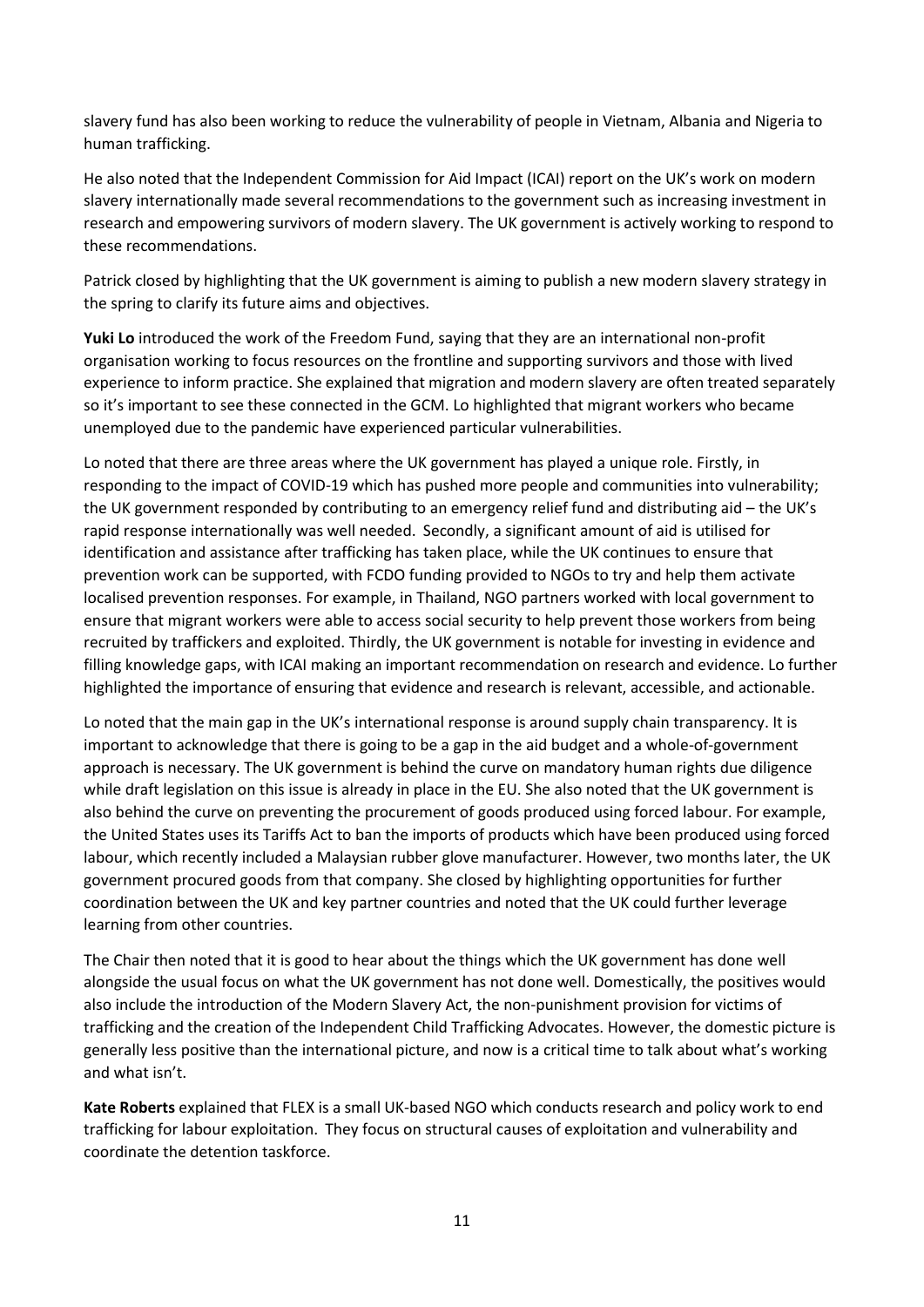She noted that the UK has much work to do on objective 10 of the GCM. There is a clear consensus across the UK's human trafficking and modern slavery sector that the Nationality and Borders Bill willsignificantly undermine years of good work on responding to human trafficking in the UK.

Roberts continued by noting the lack of willingness to address the structural causes of forced labour and trafficking in the formal economy and the clear clash between immigration enforcement and enforcement of worker rights, with the former taking precedence. Currently, many workers cannot access redress until their experiences equate to slavery. She highlighted that overseas Domestic Workers (ODWs) in the UK do have some options to apply to renew their visa but only if they have been found to be a victim of trafficking, while other ODWs can change their employer but have no recourse to public funds and the change to their employer can only be done within the time limit of a 6-month visa.

Roberts noted that the UK is not structurally focused on prevention but highlighted the need to be thinking about the response to Ukraine in a way which can prevent risks of trafficking and abuse. The current proposed hosting system leaves cause for concern with its limited mitigations.

Roberts also noted that 67% of visas issued in 2021 for the 6-month seasonal worker visa for agricultural workers went to Ukrainians. The Home Office has worked with the scheme operators to extend the visas of Ukrainian workers until the end of 2022. However, it is important to consider whether seasonal work will actually be available until the end of the year, calling into question what the workers will do with no recourse to public funds if there is insufficient work. She highlighted that they could end up in debt and prone to exploitation. In addition, the seasonal worker visa does also not enable the worker to bring family and dependents, so it does not offer protection to wider family members

Roberts emphasised that secure reporting is important for migrants but at present, they are not encouraged to report crimes or abuse because of fears about how this data may be used to pursue immigration enforcement action against them. In December 2021, the UK government responded to a report about a super-complaint put forward by Liberty and Southall Black Sisters, rejecting the call for an introduction of a firewall between the police and the Home Office<sup>1</sup>. The government's response mentioned plans for the Home Office to develop an Immigration Enforcement Migrant Victims Protocol, but overall, she noted that the response is very problematic.

The speaker noted that there is genuine fear of detention among victims of trafficking because victims are still being put in immigration detention. A Freedom of Information request showed a significant majority of referrals to the UK's National Referral Mechanism (NRM) made from detention resulted in a positive decision, meaning that they are found to be victims of trafficking by the government. Roberts highlighted that a detention setting is not a good place for disclosing trauma and abuse and that the detention of victims of trafficking is consistent with the threats that traffickers make to victims when they tell them not to go to the authorities because they will not help and will punish them instead. She also noted that what is also particularly concerning is the rhetoric in the New Plan for Immigration which alleges widespread abuse of the NRM from people in detention, which is not accurate, given that most of the referred individuals are found to be victims. It is important to remember that migrants do not make a referral to the NRM themselves, this is done by a first responder who has identified indicators of trafficking. The UK government highlighted several referrals from detention as evidence of abuse of the system, but this is not true.

<sup>&</sup>lt;sup>1</sup> For additional details, go to https:[//www.gov.uk/government/publications/review-of-data-sharing-migrant-victims](http://www.gov.uk/government/publications/review-of-data-sharing-migrant-victims-)and-witnesses-of-crime/review-of-data-sharing-migrant-victims-and-witnesses-of-crime-accessible-version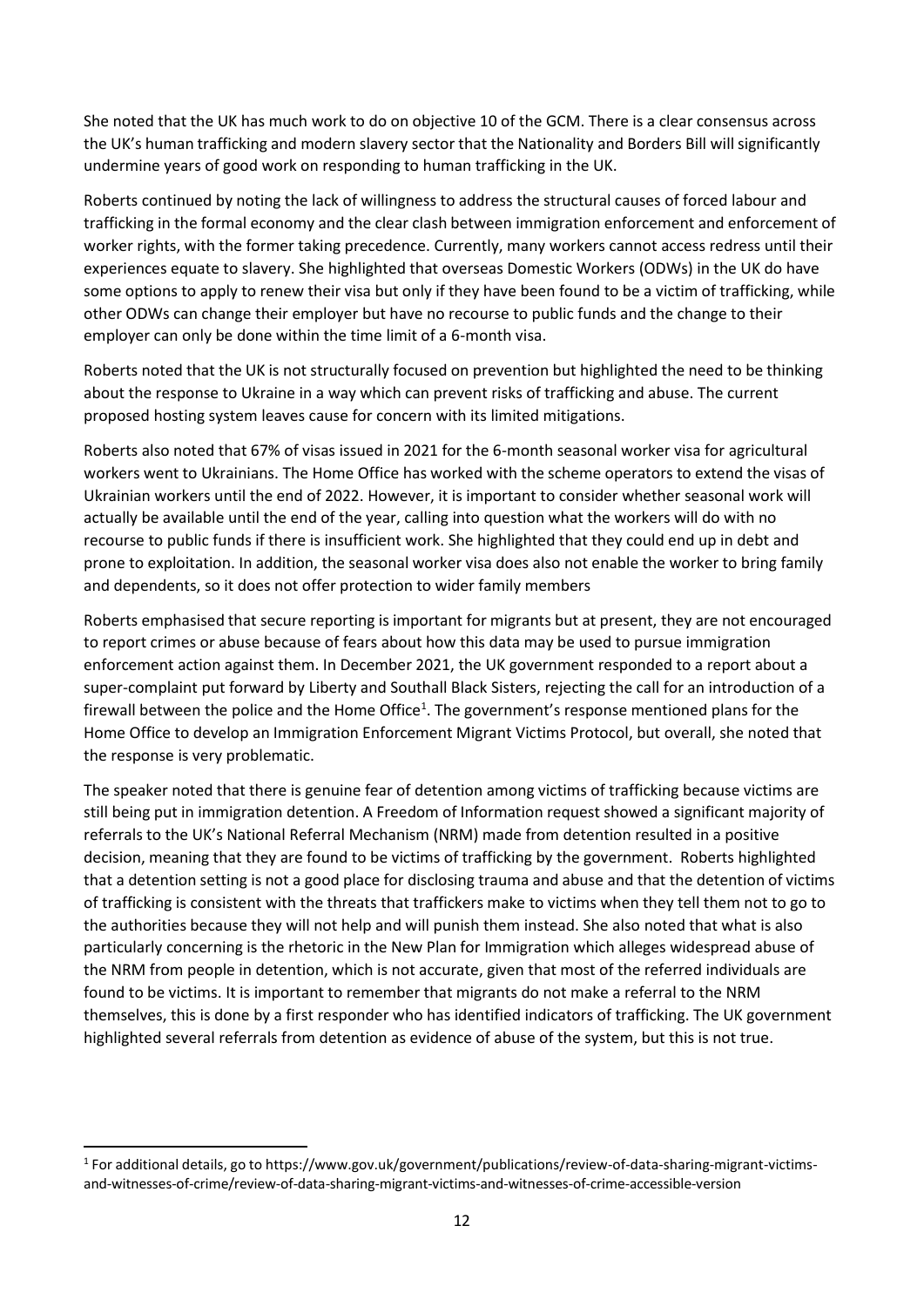Roberts also welcomed the judgement from the KTT -v- The Secretary of State for the Home Department which ruled that victims of trafficking who had claimed asylum should be granted leave after their Conclusive Grounds decision and while their asylum claim was under consideration.

**Nancy Esiovwa** from Survivor Alliance started by saying that she has no personal experience of detention but highlighted that when going through the immigration system, there is constant fear and threat of deportation as reporting to the Home Office is like going to the "lion's den". This creates a lot of trauma and anxiety as the stories of those who have been detained are harrowing. She noted that it was important to think about what happens to victims in detention and other spaces who do not have lawyers or legal support. Esiovwa noted that she was happy when she was able to leave her situation of slavery that she was in for 4 years, and hoped to be able to rebuild her life, but the experience of dealing with the Home Office was like a second trafficking process, which has lasted for 7 years.

Esiovwa highlighted that the UK government is focused on the work they have done and the funding they have made available, but survivors of trafficking are still excluded from several choices about their lives such as going to college or choosing a job. A high percentage of trafficking victims will need to be able to claim asylum. Esiovw described herself as being more suicidal at the hands of the Home Office than when in the trafficking situation.

Esiovwa urged the UK government to provide Indefinite leave to remain to survivors to rebuild their lives. The cost of an application for Discretionary Leave to remain is £3,000. She asked where people can get that money from, particularly given that the leave is timebound and people need to apply again and again. Esiovwa has not been able to access a student loan because leave to remain is not long enough. She asked why they have to keep begging the Home Office for more time and having to pay so much money for so little. Survivors need to be able to breathe and longer status will enable this to happen.

## **Q&A**

**Melanie Teff from UNICEF** asked whether the UK was considering making a pledge at IMRF on objective 10 relevant to issues of survivors of trafficking which were mentioned today.

**Andrew Patrick** answered that the Modern Slavery Strategy will be the main vehicle for UK response and for making any new commitments.

**Claire Porter, British Red Cross** – The British Red Cross is the largest provider of support for people seeking asylum in the UK and works with around 30,000 persons. Data sharing is a big concern for migrants who want to report abuse. She mentioned some of the policy and legislative issues in UK context that leave migrants at risk of trafficking and asked Andrew Patrick what work was happening across government to assess, monitor and share learning on the UK's implementation of objective 10 domestically as well as internationally.

**Meri Åhlberg,** from FLEX noted that the UK is leading internationally but domestically there are challenges. The UK government has supported projects helping migrant workers who lost their jobs in Thailand due to COVID-19 to access recourse but in the UK many migrant workers were unable to access recourse to public funds during COVID-19. She asked for reflections on what learning the government can take from its international work for its domestic policies.

**Yuki Lo** stressed that it is important to think about how different stakeholders come together to work on the issues. Civil society groups are key, and the UK government needs to learn more from these groups.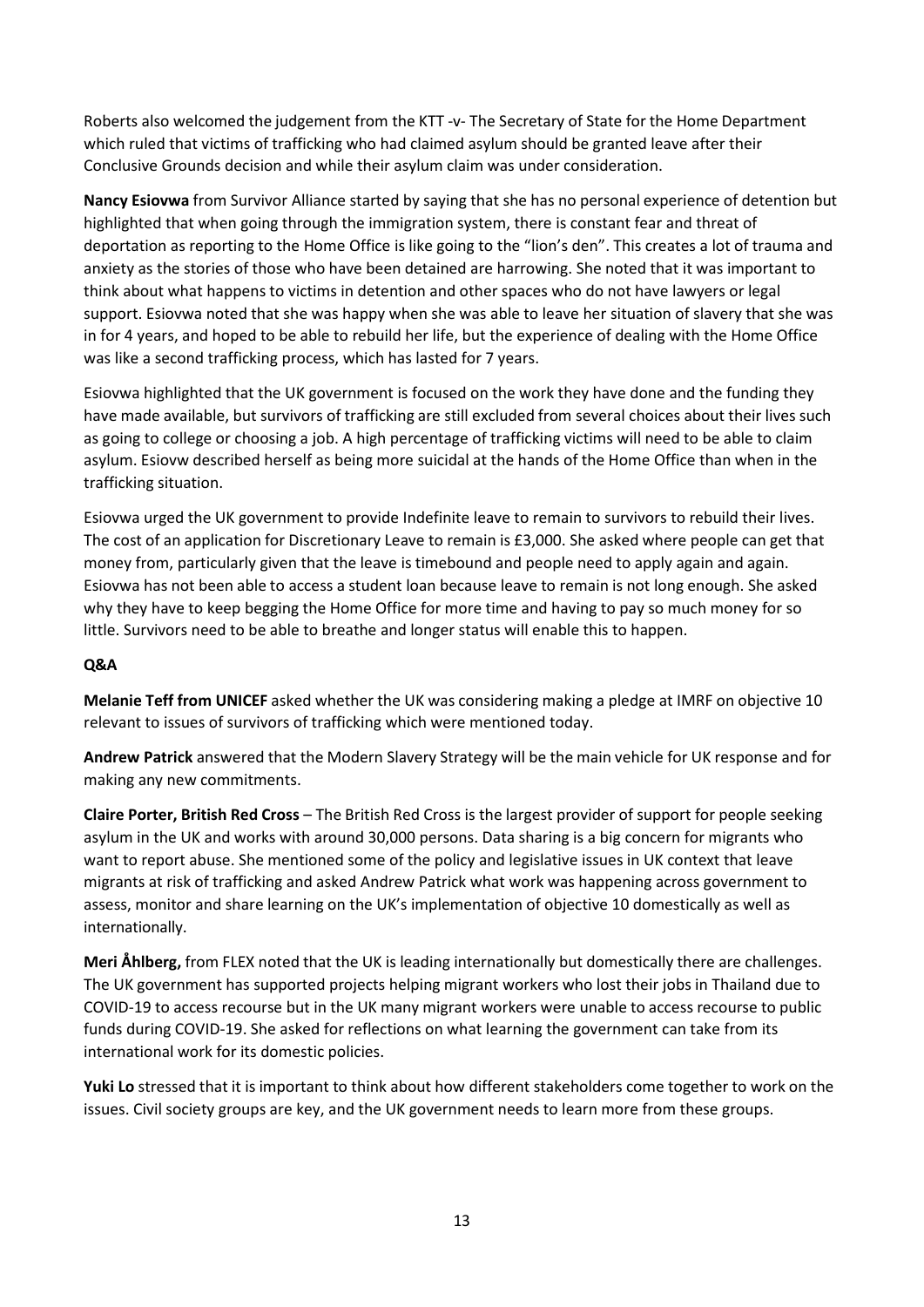**Andrew Patrick** acknowledged that he is not yet an expert on domestic affairs. Questions of migration is an area of intense public debate. There will be continued dialogue on the issues discussed. The government welcomes the opportunity to reflect on evidence presented by stakeholders regarding the policies.

**Chloe Cheung,** from the Home Office Multilateral engagement team intervened from the floor stating that the government and Home Office welcome the opportunity for engaging with stakeholders and survivors and the inputs shared will be key to the UK government's preparations for IMRF.

<span id="page-13-0"></span>Session 3 - Enhancing the Availability and Flexibility of Pathways for Regular Migration and Ethical Recruitment (Objectives 5 and 6)

Chair: Marta Foresti, ODI

### Speakers:

- Gail Marzetti, Department for Health and Social Care (DHSC)
- Ian Robinson, Fragomen
- David Camp, Alliance HR and Association of Labour Providers
- Roxana Barbulescu, University of Leeds

The chair started the session by highlighting the focus on Objectives 5 and 6 of the GCM. She emphasised that increasing and strengthening responses here is an ongoing challenge and the importance of this has been particularly highlighted and exacerbated by the COVID-19 pandemic.

**Gail Marzetti,** from the DHSC, explained that the National Health Service (NHS) has long relied on an international workforce (since 1948). 18% of nurses and 36% of doctors working in the NHS were trained outside of the UK, additionally there are significant numbers of migrant workers in the care sector.

The2001 code of practice for international recruitment, which is in alignment with WHO guidance and the UK's pioneering role in developing such a code was highlighted. Marzetti underlined the idea behind the code to support safe and lucrative pathways for migrant workers which also build the health sector in the country of origin. Marzetti referenced the existence of evidence demonstrating that employment programmes for migrant health workers will lead to greater family incentive to support women and girls and more investment for education for women and girls. Marzetti highlighted a recent report focusing on the Philippines found that for every nurse registered in the US from the Philippines another 9 nurses will be registered in the Philippines.

Marzetti explained the way in which this code functions for migrant health workers in the NHS which gives these workers the same rights as domestic workers. However, Marzetti noted that in practice in the registration to the general medical council, migrant health workers were going in at the lowest grade despite having significant experience and expertise in their home country. It was however acknowledged that recently there have been examples of health workers going in at a level which reflects their actual experience and expertise.

Marzetti highlighted stepstaken to prevent the UK's recruitment of health workers damaging origin countries' health care systems. For example, there are more than 40 countries which the UK government does not actively recruit health workers from (essentially low-income countries with a poor ratio of medical staff to population). In those countries workers can come to UK as health workers but the UK won't be actively recruiting unless there is a government-to-government agreement.

Marzetti described the many pathways for health workers to come to the UK. Marzetti highlighted the success of the programme to get refugees on a health and care visa. The DHSC has created a medical support worker role to enable doctors who don't have sufficient experience of the NHS to get the required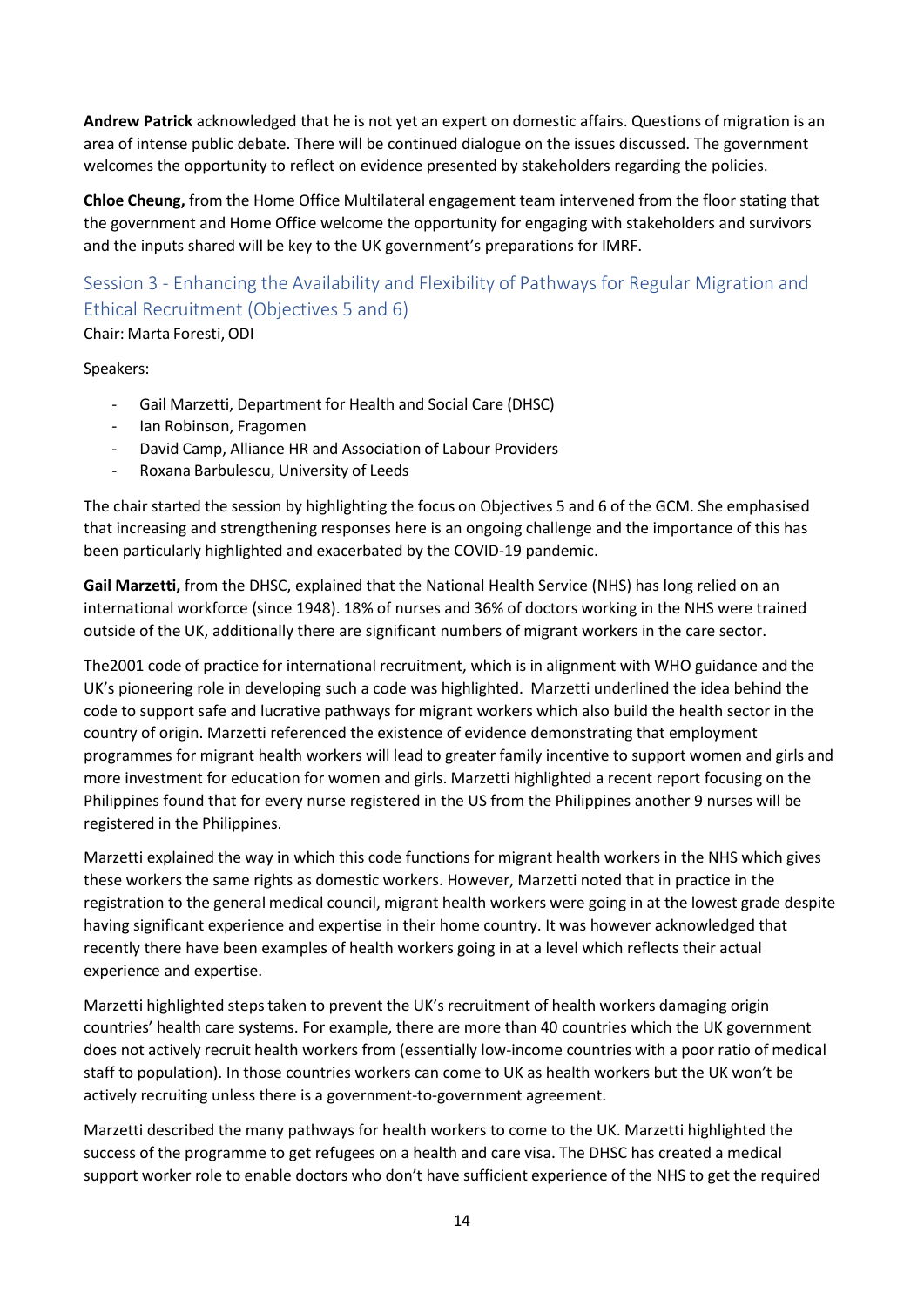1-year experience of working within the NHS. This work has involved refugees from Syria, Lebanon, and Hong Kong. They are supported with English language training and nurse training to enable their registration. Marzetti promoted the understanding of the mutual benefit this training has for the workers and the UK health system.

**Ian Robinson** explained that the UK has one of the most competitive systems for the recruitment of skilled workers in the world and that the work permit for high-skilled workers is effective. He contended that t

Robinson went on to highlight the huge work vacancies in the UK: half a million vacancies in the food and drink sector, half a million vacancies to be filled in health and social care, 39,000 vacancies for nurses and more than 30 jobs in the health system on the occupation shortage list. Robinson noted that the average worker in the health sector works on a 1.3 full-time equivalent basis.

Robinson explained the way in which the skilled worker pathway functions and the opportunity forskilled workers to the UK permanently as opposed to low-skilled workers who the government does not want to settle permanently. Robinson highlighted that despite already making National Insurance contributions, migrant workers with the exception of health and social care workers are still required to pay the health surcharge.

Robinson described the positive work of Talent Beyond Boundaries in supporting refugees and other displaced job seekers to come to the UK under the health and social care visa with support from the Home Office in speeding up any required security checks.

Robinson discussed the Seasonal Worker Pilot (the Pilot) explaining that the same sponsorship rules apply for the Seasonal Worker Pilot as for other work sponsors. He highlighted the limited risk of displacement with British workers having very limited interest in applying for the jobs. He described the emphasis on preventing exploitation in the pilot, such as providing contracts in the language of the worker.

Robinson stated that low-skilled workers are at greater risk of exploitation than higher-skilled workers and that the government has room for improvement in supporting migrant workers and the businesses looking to hire them. **David Camp** from the Association of Labour Providers acknowledged the discrepancy between sponsors for high- and low-skilled workers with 35,000 sponsors for skilled workers and only 4 sponsors (the scheme operators) for low-skilled workers. Camp went onto describe the Seasonal Worker Pilot and the responsibility of the operators to manage the recruitment of 7,500 workers each. Camp explained the role of the operators in ensuring that the system is not infiltrated by people seeking to exploit workers or charging workers for the job opportunity. He noted that the operators have tools to monitor how quickly an application is made and to monitor the Internet Service Provider for the application to identify whether lots of applications are coming from the same source. Camp referenced the role of the Association of Labour Providers and others in developing a responsible recruitment toolkit for the scheme. Camp described the difficulties in the recruitment of workers from some countries because of endemic corruption. He also noted that workers were having to pay big sums of money to have a chance at getting the job.

Camp referred to the ALP's role in arguing for the creation of the Pilot but recognised that many were not supportive of such a temporary work scheme. ALP wanted to see the old system improved, particularly the absence of remedy for workers. Camp hopes that the ambition will be for the Pilot to not only be a successful scheme, but also a model scheme demonstrating best practice. Camp impressed the importance of the scheme working for the farm, so they are able to access reliable and productive workers, but also working for the scheme operators who have to source workers. Camp highlighted the desire of operators to employ returnee workers and said a returnee rate of 80% would work well for everyone. Camp argued for a greater focus on transparency in the recruitment and supply of workers, clear messaging to workers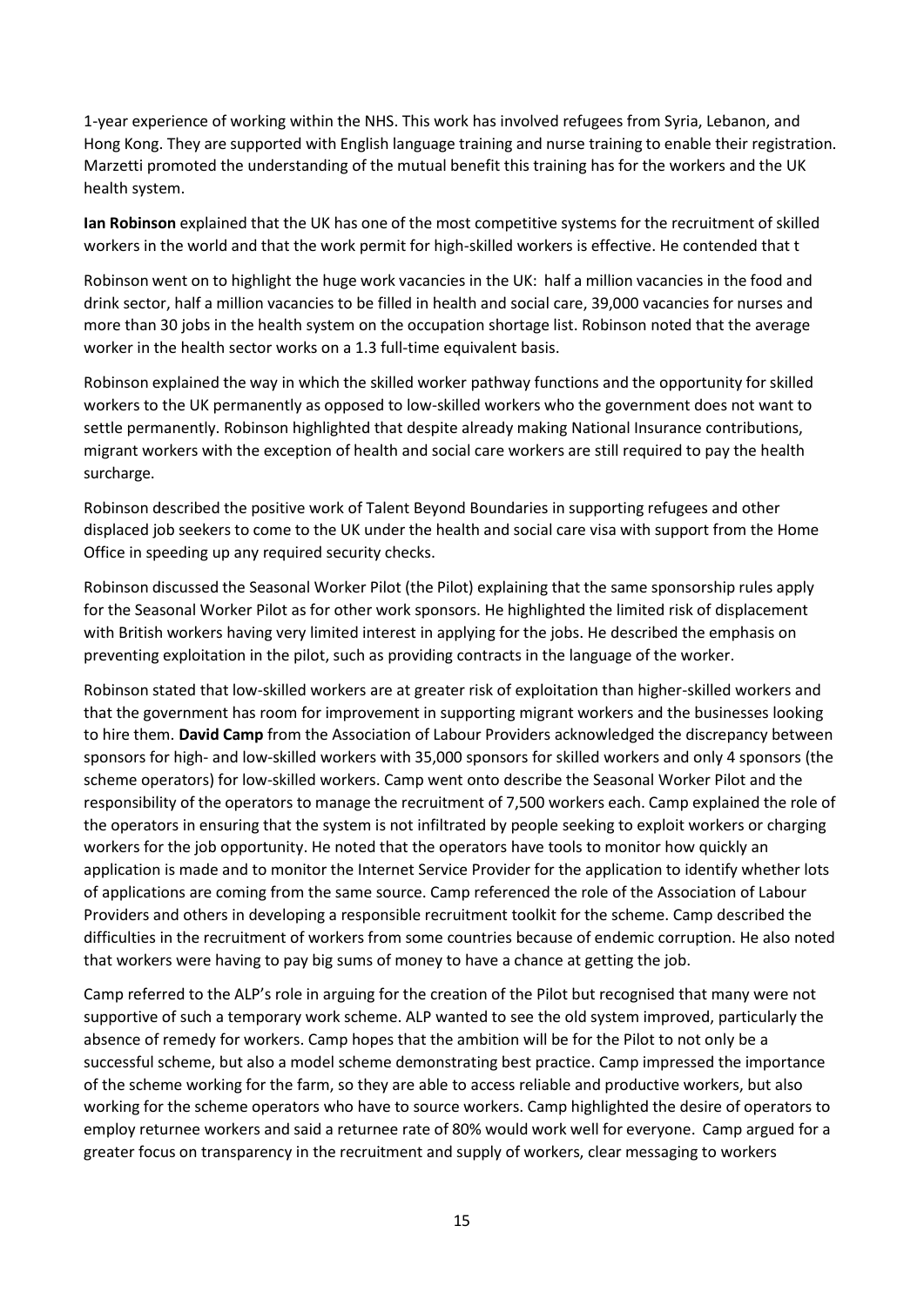recruited for the Pilot about what to expect, how much they will be paid and what happens if they can't do the work well or cause damage to the property, they are living in on the farm site.

ALP have been working with the Just Good Work app to provide information for migrant workers. Camp believes that receiving information directly is key for migrant workers Camp declared that there needs to be more collaboration from the Home Office to improve the system for all.

Camp would also like to see a common system for surveying and collecting data from workers on their experiences of work and of the work of the scheme operators.

**Roxana Barbulescu** from the University of Leeds noted that the seasonal worker pilot rests within Defra and Home Office and that some tensions exist between them. Much attention was given to the Pilot in the context of the Pick for Britain campaign which sought to recruit British workers whose jobs had been impacted by COVID-19 to work in agriculture but did not prove to be that effective. She added that it is important to note that the UK has relied on migrant workers (mostly from Eastern Europe) to carry out agricultural work since the Second World War.

The UK is a leader in having a licensing system managed by the Gangmasters and Labour Abuse Authority (GLAA). This has reduced the market for regulation and recruitment which is an issue in other countries.

Barbulescu noted that some elements of the Pilot create confusion and challenges for the migrant workers. For example, some work is paid for on a piece-rate basis and some is paid on an hourly rate which means that workers are not clear on how wages are calculated and whether they are being paid correctly, or if they are effectively being exploited. In addition, if workers are only paid for picking ours or on a piece rate basis, this does not consider the travel time to get to the picking locations, which can take a long time; this is essentially unpaid time and is not clear to the workers in advance.

In another example, Barbulescu noted that it is also not clear to the workers who their employer is between the farmer, the agency, or the operator.

Barbulescu also highlighted the concern that seasonal agricultural workers pay national insurance, but they do not have access to free healthcare. At the same time, they are not accruing enough earnings for their pensions in their country of origin because they are working overseas, which can create a risk of old age poverty. With this in mind, there would be benefits to providing support to workers returning home.

Barbulescu also noted the high costs that workers pay to come to the UK under the pilot, including for travel and visa fees, which means that the worker's first month of income usually just covers the cost of migration.

She closed by noting that other countries, such as the US and Canada, have a list of countries of origin which they recruit from and with whom they set up partnership working arrangements. In the UK, most workers have come from the Ukraine in recent years but once they are here, they have limited support structures to rely on as there are very few Ukrainian diaspora groups or associations when compared with other nationality groups who have more established communities.

## **Q&A**

**Melanie Teff** from UNICEF highlighted that UNICEF sees lots of the children left behind when parents and family members migrate for work. She asked what can be done to support families and maintaining family unity and family reintegration.

**Meri Åhlberg,** Research Manager at FLEX asked how recruitment fees and labour intermediaries have been managed in the unregulated health system. FLEX has heard from stakeholders that healthcare workers have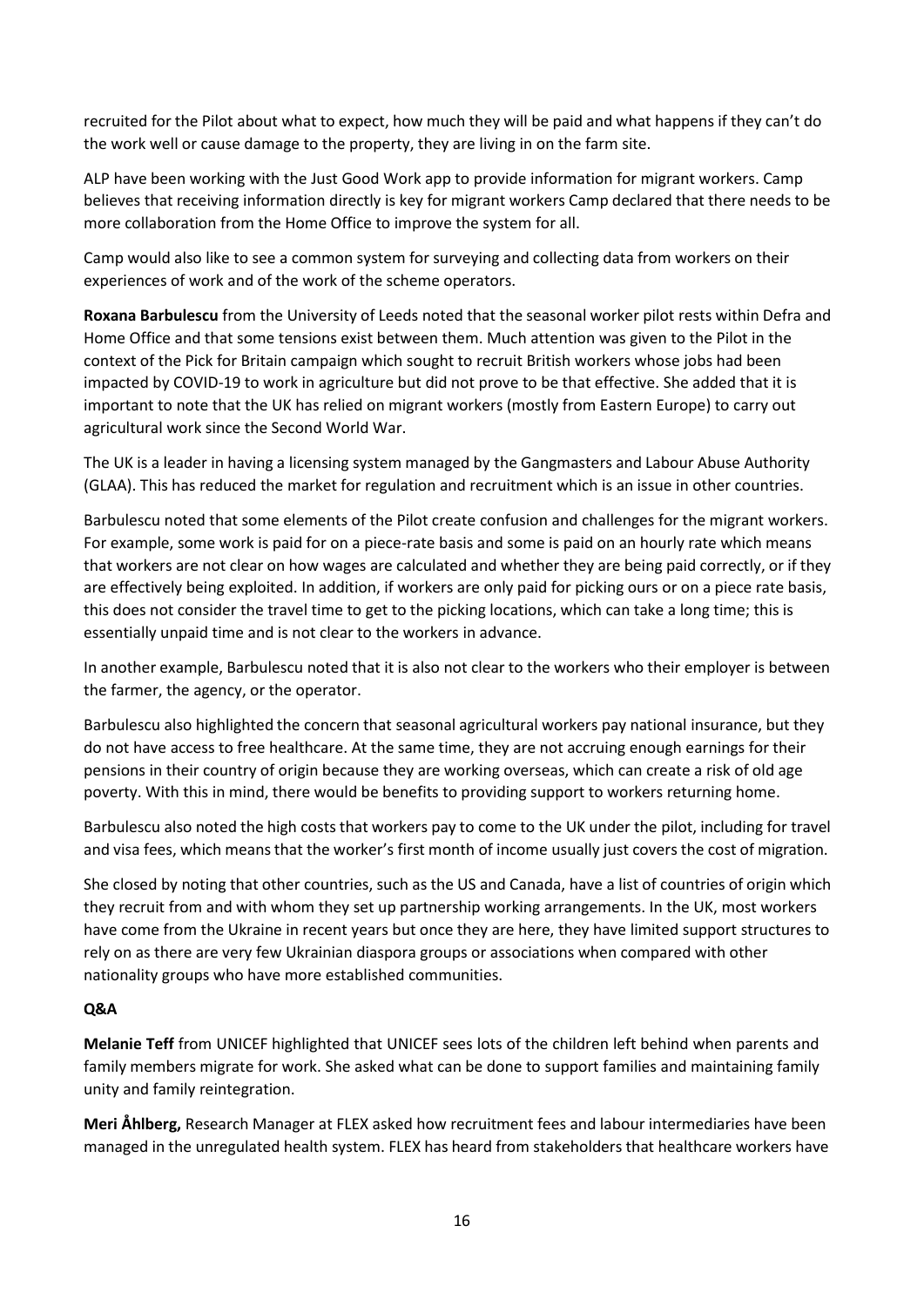been made to pay high exit fees to leave their contract, which can result in them being tied to their employer making them vulnerable.

**Susna Cueva** from the Kanlungan Filipino Consortium highlighted that worker often fear reporting their employers as they may lose their rights if they are no longer working for the employer. There are many irregular workers in the UK. Workers who came to the UK as skilled workers in health system are now here doing care work as undocumented workers. There should be opportunities for pathways to regularisation for workers who have lost their status for so many different reasons. Those who are already in the UK doing the work as irregular migrants should have an opportunity to have their status regularised and to be able to do the work that is required.

**Stella Opoku-Owusu, Deputy** Director at AFFORD Asked David Camp and Ian Robinson where skills mobility sits within the work that they do. Their organisation has experience in upskilling interns. When people can access the formal system, they contribute back to their countries of origin.

She further asked what can be done to financially support the health sectors of countries of origin of migrant health workers directly financially in the UK.

**Gail Marzetti** replied that there are always risks of exploitation. There are more problems in the care sector than in the NHS. The situation in the NHS is helped by the NHS code of practice.

There are more than 17,000 employers in social care. The rules for the international recruitment of social care workers have recently changed with a reduction in the salary threshold. There has been a lot of recruitment for these roles and there have been reports of people paying significant sums as recruitment fees.

The three-year exit fees for recruited health workers will reduce over each year.

Recruitment fees could be utilised to compensate sending countries. The NHS has over 180 partnerships and benefits from a workforce with different experiences. Workers who do return to their country of origin may establish new health institutions and services based on their experiences in the UK and may often be supported by UK staff who visit and work with them.

**Ian Robinson** noted that - CGD recently reported on a pilot for construction workers in Nigeria who were trained up to work in Germany. Businesses have difficulties in sourcing skilled workers and will recruit from all over the world to find the right staff.

Removing barriers that prevent people from returning home is important. In 2009 and 2010 the Independent Panel for Pandemic Preparedness (IPPR) wrote a report on circular migration which recommended allowing people to return to their country of origin for a time period without breaking their residence status.

The 14 years period needed for regularisation in the UK was increased to 20 but in reality, the requirement is 30 years.

Changes to determining particular countries of origin for low-skilled workers like seasonal agricultural workers might come with requirements for governments in the countries to support with returns of their citizens who are undocumented in the UK.

**David Camp** highlighted existing concerns about exploitation in the care sector. The care sector is years behind in responding to the issue but there are positive conversations taking place.

He also noted that there is a significant disconnection between the UK legislation and response regarding international standards on recruitment fees.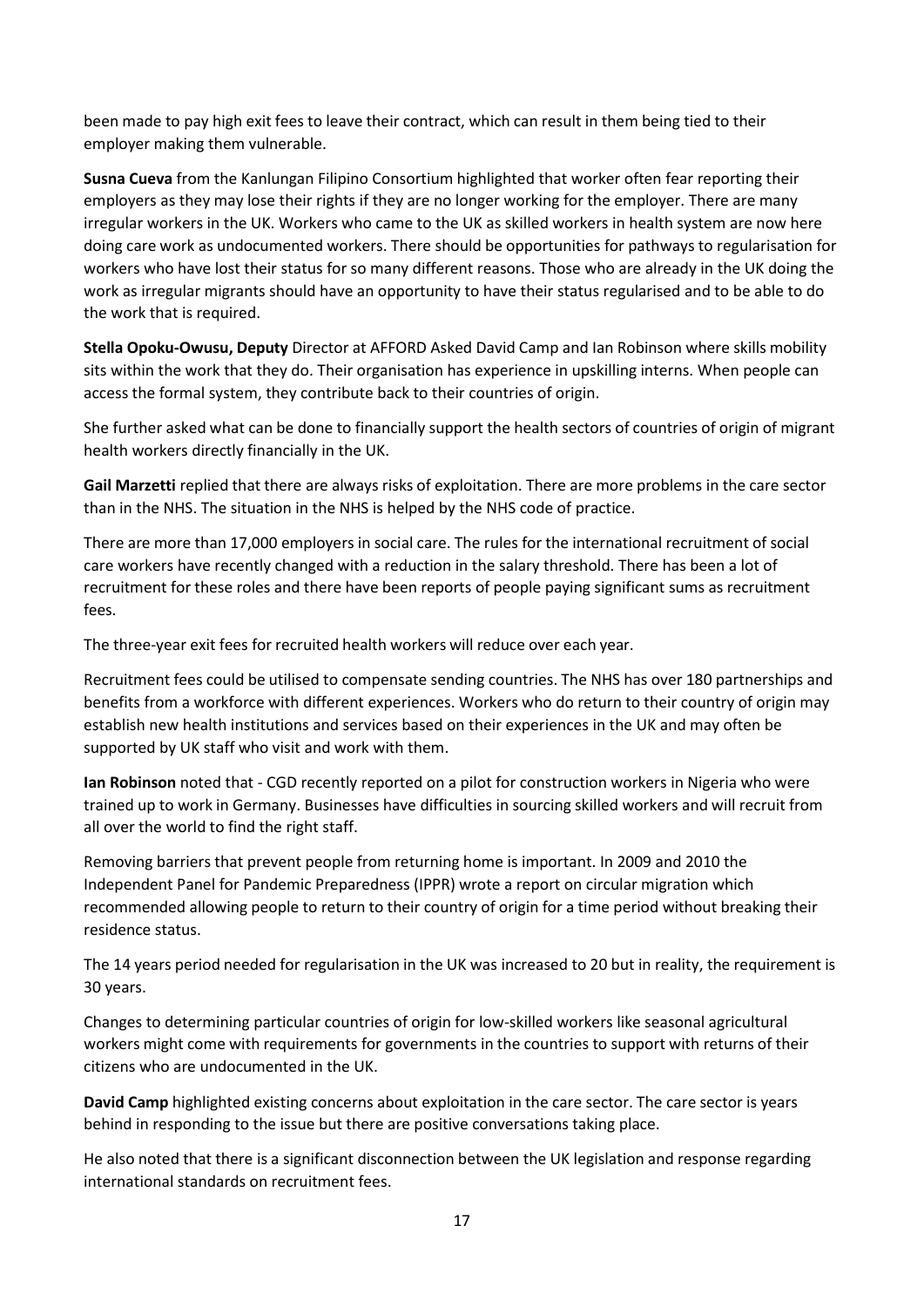## <span id="page-17-0"></span>Session 4 - Promoting Inclusive Societies and Ensuring Access to Services for Migrants (Objectives 15 and 16) Chair: Laura Taylor(RAMP)

### Speakers:

- Yufuf Ciftci, Doctors of the World UK and the VOICES Network
- Lara Parizotto, The Young Europeans Network and The 3 Million
- Phil Arnold, British Red Cross

**Yusuf Ciftci** focused his intervention on the importance of ensuring inclusive access to services. He shared his personal experience of applying for asylum in the UK, including the long wait to receive a decision on his status and the lack of assistance in navigating the legal system. He stressed that access to adequate housing, to education, to legal services, and to healthcare, is essential for mental health and to allow people to live in dignity. He stressed that amongst all services, access to healthcare is the most essential and should be given to everyone. However, many migrants are not able to access it because they lack identification or proof of address.

At the most practical level, he highlighted that having the right to services does not necessarily translate into access to services. This is due, among other things, to differences in policies among devolved governments, trust issues since information might be shared between healthcare providers and immigration services and the fact that often immediate and necessary care is not given based on the immigration status of the patient.

He highlighted that meaningful engagement of migrants is needed and the need to invite migrants to the table where decisions are made.

**Lara Parizotto** focused her intervention on the importance of migrant voices being heard. She highlighted that the responsibility to integrate is often on the migrants, while there is not enough discussion about barriers in accessing services. She emphasised that the lack of access to services impedes integration and that this is a structural problem. She also noted that digital skills are crucial in accessing services and that these are often taken for granted, while many migrants lack these skills.

She particularly stressed the importance of granting migrants the right to vote based on residence, noting that England and Northern Ireland are not giving this right although all residents need to pay council tax.

She agreed with the previous speaker in noting that the complexity involved in applying for immigration status causes many to fall through the cracks and risk losing their status if they do not reapply. She also suggested actively encouraging migrants to apply for citizenship after having gained settled status.

Finally, she suggested that the political participation of migrants should be encouraged by all parties, noting that this would ensure that migrants are finally seen as an integral part of society.

**Phil Arnold** emphasised the stark difference between legal rights and the ability to access services. He suggested rethinking the Nationality and Borders Bill and for more to be done to address barriers to accessing services in the UK.

A main point in his intervention revolved around the importance of place. He noted that frequent changes in asylum accommodation make it hard for migrants to access services, noting that many asylum seekers stayed in often inappropriate accommodation for months without receiving any health screening and that frequent moving disrupts the sense of attachment and the ability to integrate within a community.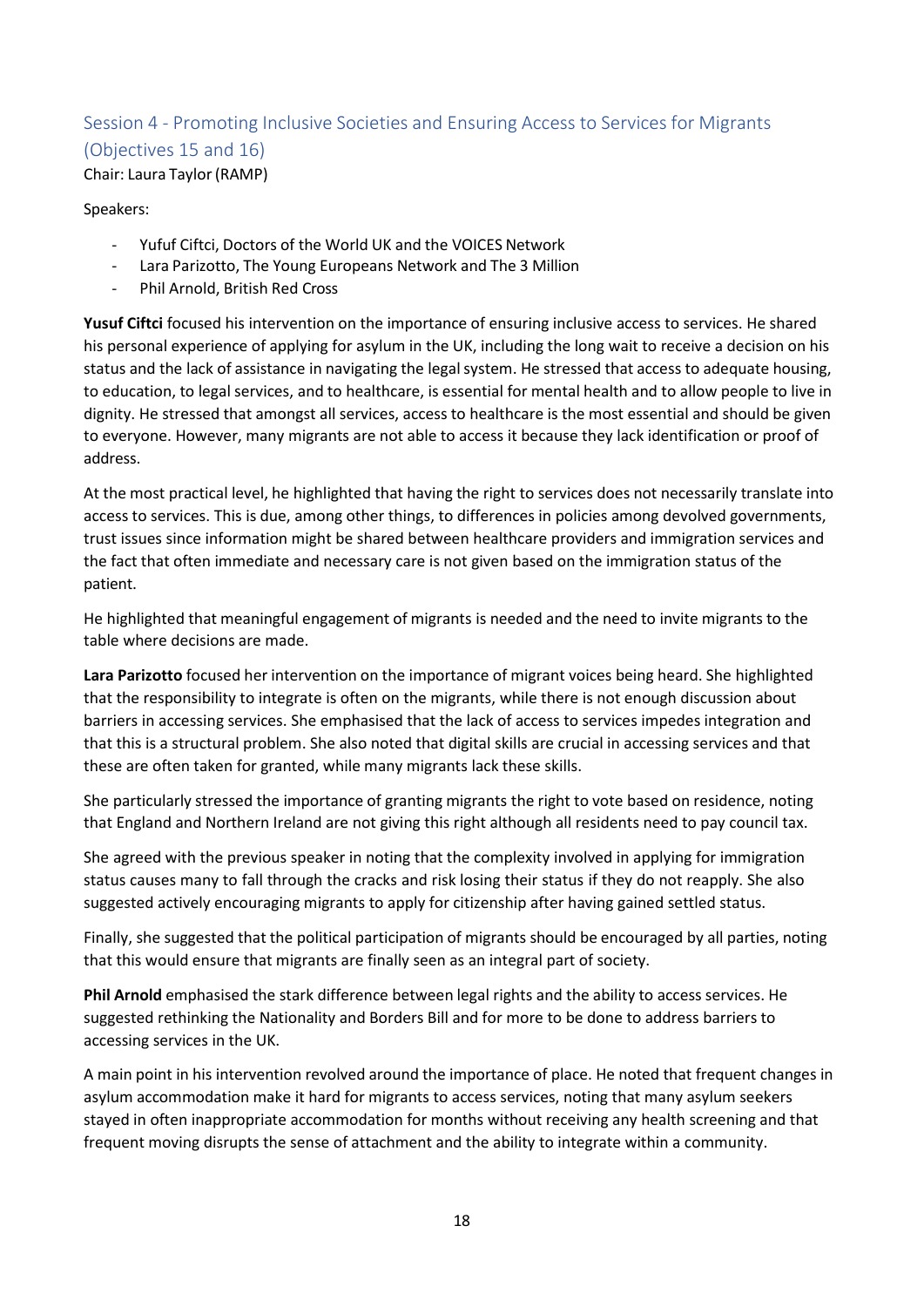Arnold also stressed that many asylum seekers experience financial hardship, as well as related hunger and reliance on food banks, inability to use transport and to have a social life. He also pointed to mental health and wealth concerns, as well as issues regarding family reunion.

## **Q&A**

**Elana Wong** from the Migration Youth and Children Platform highlighted that a key issue regarding access to services is the lack of knowledge around access and one of the main barriers is complexity of language and access to translation services. UK government websites contain a lot of jargon and are difficult to navigate. The information about what rights they have is not available or provided to them. One of the main barriers to migrant cohesion is the visa system which prevents young people from accessing a lot of jobs. Xenophobia is also a barrier to social cohesion and integration. COVID-19 brought out xenophobic narratives. There needs to be more media and educational regulation and legal rights to protect migrants from hate speech.

**Alexandra Bulat,** from The 3 Million and a local councillor, highlighted that there is a lack of evidence on where policies don't work. Evidence, expertise, and research is not translated into evidence-based policy, we rarely see the lessons learnt from lived experience translated into policy change. The burden of responsibility is placed on migrants and small organisations who are underfunded and overworked to prove their status within a hostile environment. The third sector becomes responsible for the provision of information for migrants on domestic policies.

**Lara Parizotto** expressed her frustration with the consultation process that seems to go nowhere in influencing policy. She stressed that the narrative on migration needs to be changed to acknowledge that migrants belong here and that they should have the right to be involved in policy and in the local government. Lara highlighted the importance of political education around migration and the encouragement of a positive narrative.

**Phil Arnold** noted that the multiple layers of legal pathways and constantly changing conditions do not make it easy for migrants to integrate and contribute to society. He emphasised the need for people with lived experience and those with experience in providing services to participate in creating policy frameworks.

**Yusuf Ciftci** noted that GP refusal is widespread and that this prevents migrants accessing vital services. These migrants often do not feel comfortable complaining about this refusal, so it goes unnoticed by policy makers. The state needs to invest in mechanisms which actively engage with people with lived experience to form policy.

## <span id="page-18-0"></span>Closing Session (Plenary)

Each of the chairs of the sessions provided a summary of the key discussion points:

## **Session 1:**

- It was recommended that the UK government should integrate migration into the green transition and ensure that migrants are seen as contributors to the green transitions. There is a need to the revaluate talent pathways and skills partnerships.
- Migration needs to be on the table as an adaptation strategy in the context of climate change.
- The GCM is a tool for migration policy and can facilitate the process of integrating migration and climate change strategies.
- There are big concerns about funding. Some of the big programmes have ended. There is a huge need for innovative funding and to acknowledge the importance of migrants in trade and economic policy.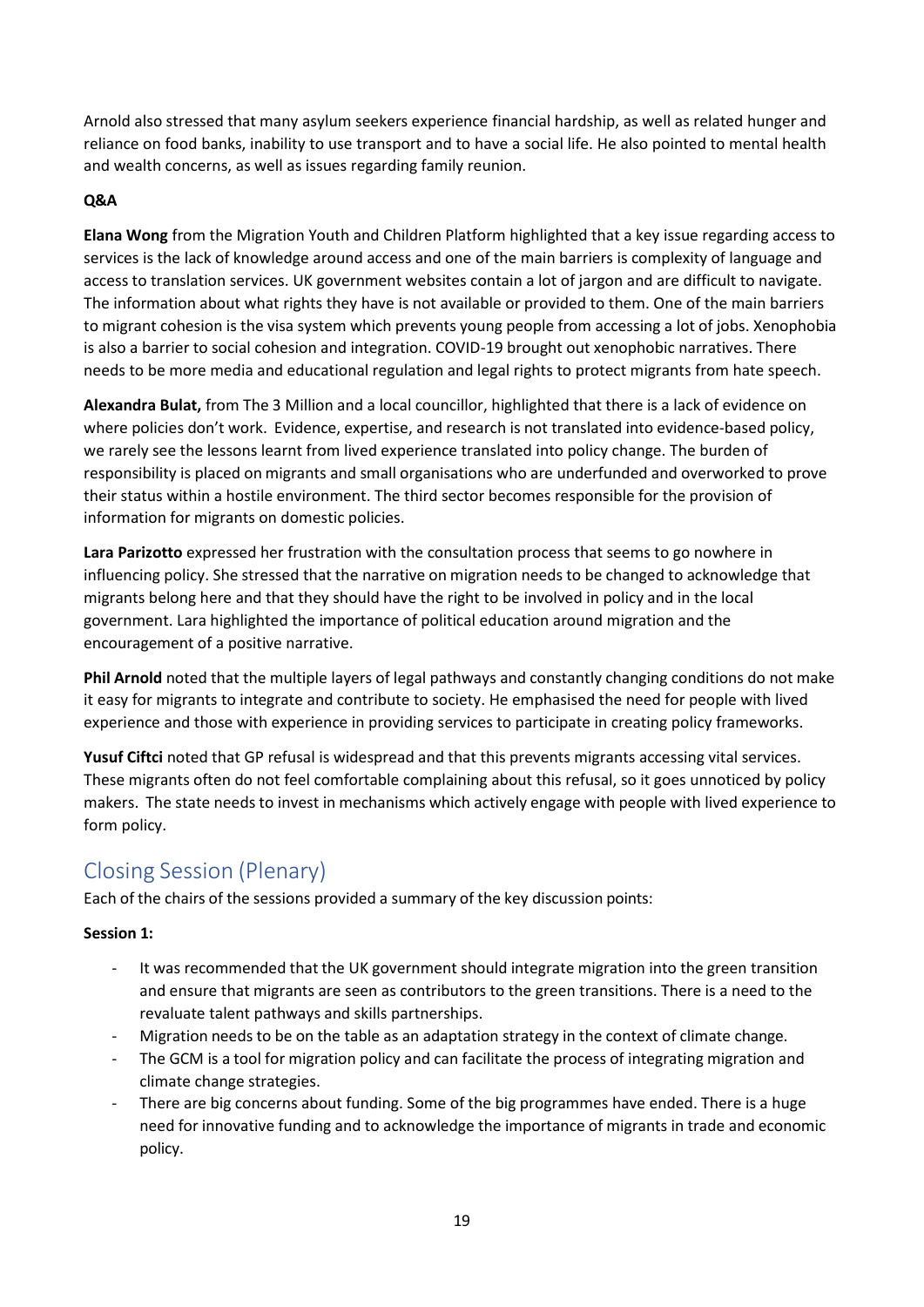- Diaspora and migrants need to be enabled to contribute to the development field and development interventions need to focus on sustainable development.

## **Session 2:**

- The UK has done good work internationally. Over 20 programmes have been funded by the government and they are doing work around the modern slavery strategy at the moment.
- Highlighted the speedy response of UK abroad around COVID-19 and vulnerabilities, and its strong focus on prevention.
- Focused on the need for supply chain legislation. The UK needs to follow good international practice such as by the US.
- Discussion on domestic challenges: lack of prevention and early interventions; lack of firewalls between police and immigration enforcement for migrants reporting crimes; and the ongoing issue of victims of trafficking being held in immigration detention, even following identification.

## **Session 3:**

- The UK immigration system is working well for skilled workers.
- There is a huge need for "unskilled" workers. There are 35,000 employers sponsoring skilled workers and only 4 employers for seasonal workers. The DHSC has done much work to prevent exploitation and abuse but there is still a huge concern around exploitation in health sector, particularly in the care sector.
- There seems to be no appetite for regularisation in UK which represents a major issue.

## **Session 4:**

- One of the key points highlighted was the difference between having the right to services and being able to access those services, for example, due to language, digital or cultural barriers.
- Panellists highlighted o the importance of place with asylum seekers having to move so often that social cohesion and integration become difficult.
- There needs to be greater availability of legal aid and advice for migrants.
- Tensions were highlighted between the individual responsibility to integrate and the state's responsibility to make it easier for migrants to integrate into the community and access the necessary visa documents and information around their rights such as voting rights.
- The session brought to the fore the absolute necessity to include lived experiences in the policy space.

**Tauhid Pasha**, Officer in Charge for IOM UK then highlighted ways forward:

- The UK can lead in having a whole-of-society and whole-of-government approach.
- The UK has a very active civil society in the UK and the GCM framework can prove useful for civil society advocacy and provides an important guide for the government.
- The post-Brexit landscape leaves us with a canvas for designing policy and the GCM can help guide this.
- Stakeholders will be allowed to submit their inputs to this report.
- This event has been run to provide recommendations to the government but can also be used to create a wider report for the IMRF.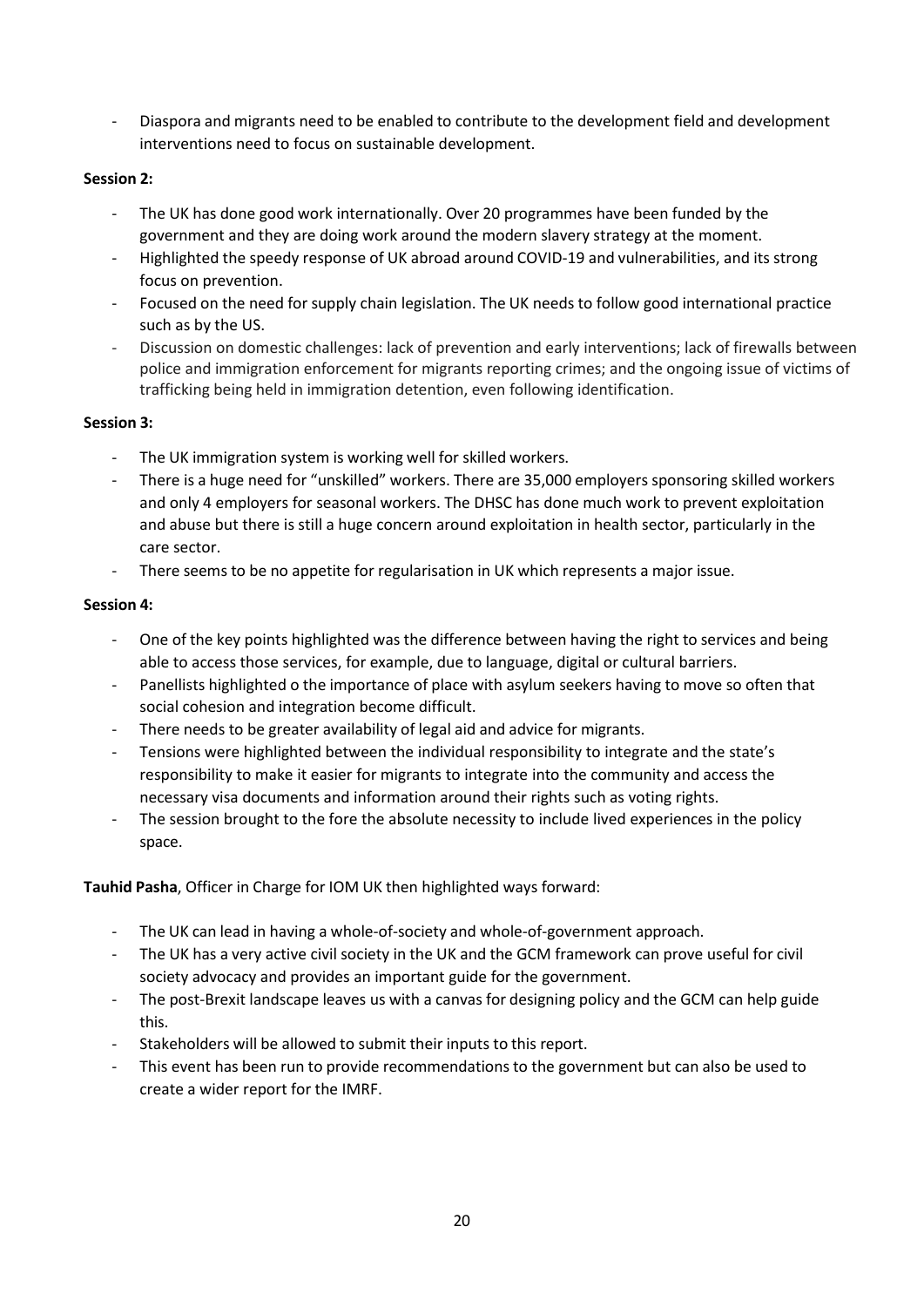## <span id="page-20-0"></span>Annexes

F

<span id="page-20-1"></span>Annex 1: Detailed Agenda

| <b>ODI Room A (Main Sessions)</b>                    | https://odi-org.zoom.us/j/82432250208?pwd=NkdhRmlxVTZuOEV6aE9pMFZoNXFSZz09                                                                                                                                                                                                                                                                                                                                                        |
|------------------------------------------------------|-----------------------------------------------------------------------------------------------------------------------------------------------------------------------------------------------------------------------------------------------------------------------------------------------------------------------------------------------------------------------------------------------------------------------------------|
| 1.30pm                                               | Welcome - Marta Foresti, ODI (Chair)                                                                                                                                                                                                                                                                                                                                                                                              |
| 1.45pm                                               | Reflections on GCM formulation and progress so far - Ambassador David Donoghue (ODI)                                                                                                                                                                                                                                                                                                                                              |
| 2:00 <sub>pm</sub>                                   | Updates from the UN Migration Network - Jonathan Prentice, Head of Secretariat (IOM)                                                                                                                                                                                                                                                                                                                                              |
| 2:15 <sub>pm</sub>                                   | Q&A Session                                                                                                                                                                                                                                                                                                                                                                                                                       |
|                                                      | Thematic Breakout Sessions - Part 1                                                                                                                                                                                                                                                                                                                                                                                               |
| Session 1<br>2:30pm<br><b>ODI Room D</b>             | Drivers of migration and sustainable development (Objectives 2, 19, 23, and the SDGs)<br>https://odi-org.zoom.us/j/86852753080?pwd=dUFoK1BuTjJ5R1U1bERVclhNSTRNZz09<br>Speakers: Katharine Barwise, (IOM - Chair); Ipek Gencsu (ODI), Alex Randall (Climate and<br>Migration Coalition); Kouassi Dagawa (British Red Cross); Stella Opoku-Owusu (AFFORD)                                                                          |
| Session 2<br>2:30 <sub>pm</sub><br><b>ODI Room E</b> | Preventing, combating, and eradicating trafficking in persons (Objective 10)<br>https://odi-org.zoom.us/j/81879417567?pwd=cnl6aWQzVGxEbTgrYlEzUkd2ZmYrdz09<br>Speakers: Tamara Barnett (Human Trafficking Foundation -Chair); Andrew Patrick, (FCDO); Yuki<br>Lo (The Freedom Fund); Kate Roberts (FLEX); Nancy Esiovwa (Survivor Alliance)                                                                                       |
| 3:30pm                                               | Coffee Break                                                                                                                                                                                                                                                                                                                                                                                                                      |
|                                                      |                                                                                                                                                                                                                                                                                                                                                                                                                                   |
|                                                      | <b>Thematic Breakout Sessions - Part 2</b>                                                                                                                                                                                                                                                                                                                                                                                        |
| Session 3<br>3.40pm<br><b>ODI Room D</b>             | Enhancing the availability and flexibility of pathways for regular migration and facilitating fair<br>and ethical recruitment (Objectives 5 and 6)<br>https://odi-org.zoom.us/j/86852753080?pwd=dUFoK1BuTjJ5R1U1bERVclhNSTRNZz09<br>Speakers: Marta Foresti (ODI- Chair); Gail Marzetti (UK Department of Health and Social Care) ; Ian<br>Robinson (Fragomen); David Camp, (allianceHR); Roxana Barbulescu (University of Leeds) |
| Session 4:<br>3.40pm<br><b>ODI Room E</b>            | Promoting inclusive Societies and ensuring access to services for migrants (Objectives 15 and 16)<br>https://odi-org.zoom.us/j/81879417567?pwd=cnl6aWQzVGxEbTgrYlEzUkd2ZmYrdz09<br>Speakers: Laura Taylor (RAMP- Chair); Yusuf Ciftci, (Doctors of the World Uk); Lara Parizotto, (The<br>Young Europeans Network), Phil Arnold (British Red Cross)                                                                               |
| <b>ODI Room A</b>                                    | https://odi-org.zoom.us/j/82432250208?pwd=NkdhRmlxVTZuOEV6aE9pMFZoNXFSZz09                                                                                                                                                                                                                                                                                                                                                        |
| 4.40pm                                               | Plenary Discussion and Feedback from Breakout Sessions - Marta Foresti (Chair)                                                                                                                                                                                                                                                                                                                                                    |
| 5.00pm<br>5.15pm                                     | Looking ahead - Tauhid Pasha, IOM UK<br>Close                                                                                                                                                                                                                                                                                                                                                                                     |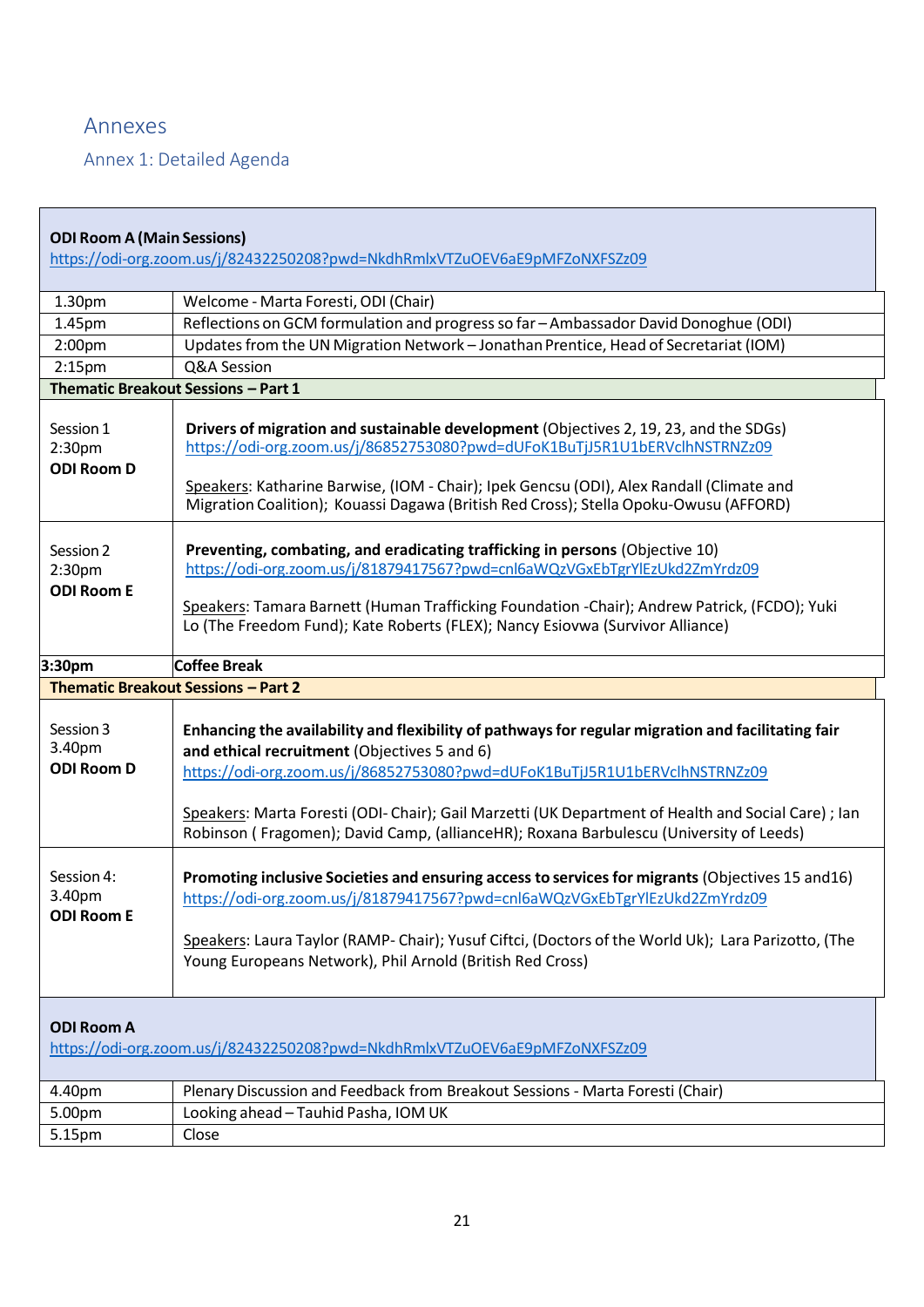## Annex 2: List of Registered Attendees

<span id="page-21-0"></span>

| <b>Name</b>             | <b>Title</b>                            | <b>Organisation</b>                       | <b>Attendance</b> |
|-------------------------|-----------------------------------------|-------------------------------------------|-------------------|
| Alexadra Bulat          | Co-Manager                              | Young Europeans Network                   | In-person         |
| <b>Andrew Patrick</b>   | UK's Migration and Modern Slavery Envoy | <b>FCDO</b>                               | In-person         |
| Anna Bailey-Morley      | <b>Research Assistant</b>               | ODI                                       | In-person         |
| Avidan Kent             | <b>Associate Professor</b>              | University of East Anglia                 | In-person         |
| <b>Celeste Abrahams</b> | Migration & Policy Programme Officer    | <b>FCDO</b>                               | In-person         |
| Chloe Cheung            | <b>Policy Manager</b>                   | Home Office                               | In-person         |
| Daniela Reale           | Global Policy and Advocacy Lead         | Save the Children                         | In-person         |
| David Camp              | <b>Chief Executive</b>                  | <b>Alliance HR</b>                        | In-person         |
| David Donoghue          | <b>ODI Distinguished Fellow</b>         | ODI                                       | In-person         |
| Diletta Lauro           | Project Officer                         | <b>RAMP</b>                               | In-person         |
| Elana Wong              | Global Lead                             | Migration Youth & Children Platform       | In-person         |
| Evan Easton-Calabria    | Senior Research Officer                 | Red Cross Climate Centre/Tufts University | In-person         |
| Ghadah Alnasseri        | Head of Policy and Public Affairs       | <b>Hibiscus Initiatives</b>               | In-person         |
| Holly Asquith           | Integration Lead                        | <b>Talent Beyond Boundaries</b>           | In-person         |
| Ian Robinson            | Partner                                 | Fragoman                                  | In-person         |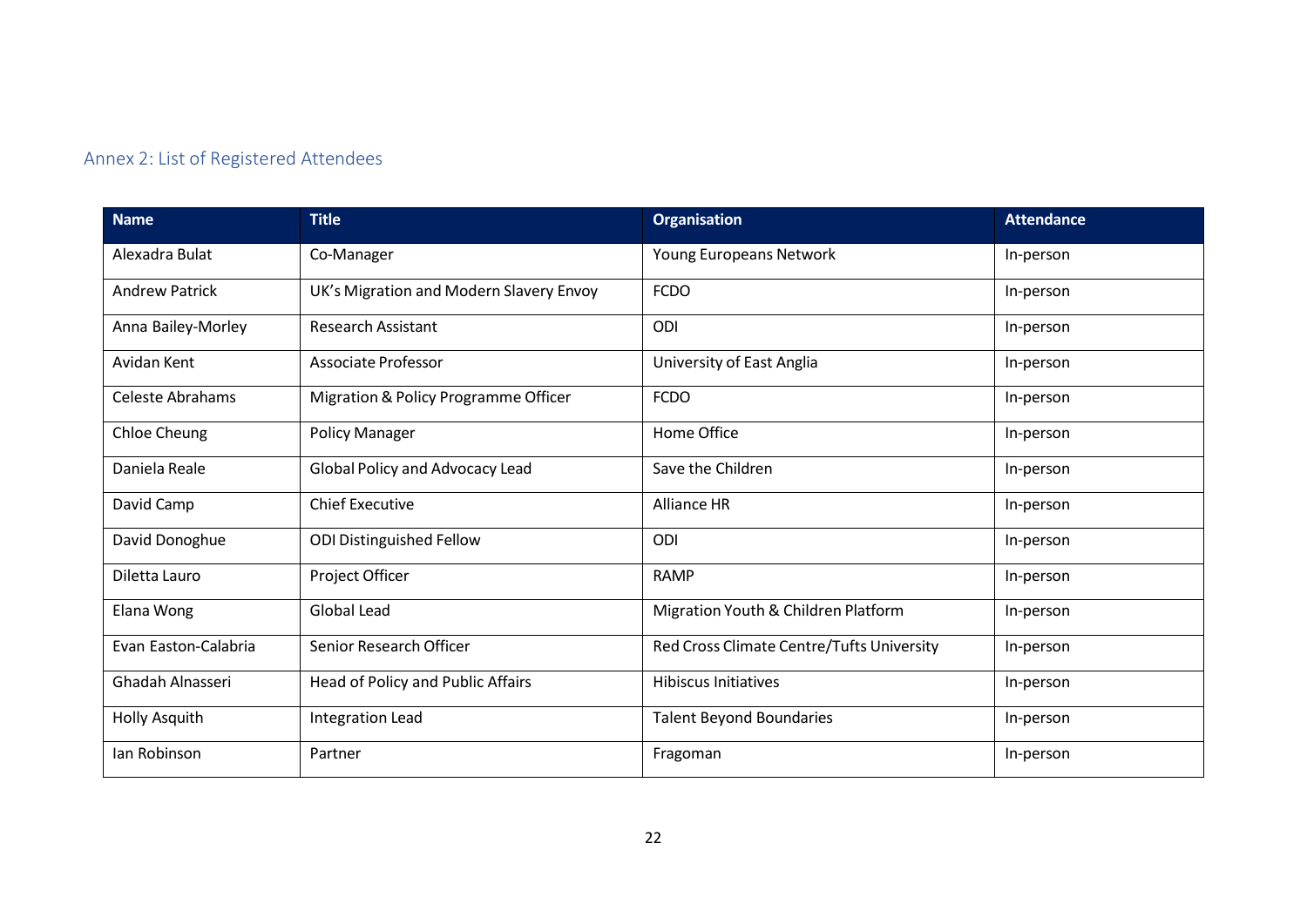| Jen Dew             | Programme Officer                                                 | <b>IOM</b>                                      | In-person |
|---------------------|-------------------------------------------------------------------|-------------------------------------------------|-----------|
| Jenna Teasdale      | <b>International Lead</b>                                         | Independent Anti-Slavery Commissioner's Office  | In-person |
| Joanna Moore        | Senior Humanitarian Policy Adviser at British<br><b>Red Cross</b> | <b>British Red Cross</b>                        | In-person |
| Jonathan Prentice   | <b>Head of Secretariat</b>                                        | <b>UN</b>                                       | In-person |
| Kate Henry          | <b>Team Leader</b>                                                | Home Office                                     | In-person |
| <b>Kate Roberts</b> | <b>Head of Policy</b>                                             | <b>FLEX</b>                                     | In-person |
| Katy Barwise        | Senior Programme Manager                                          | <b>IOM</b>                                      | In-person |
| Laia Aycart         | <b>Senior Policy Analyst</b>                                      | ODI                                             | In-person |
| Lara Parizotto      | Co-Manager                                                        | The Young Europeans Network                     | In-person |
| Laura Hammond       | Professor                                                         | SOAS University of London                       | In-person |
| Laura Taylor        | <b>Executive Director</b>                                         | <b>RAMP</b>                                     | In-person |
| Leila Monteiro      | <b>Research and Project Associate</b>                             | Shabaka                                         | In-person |
| Maria Almyraki      | <b>Project Management Officer</b>                                 | ODI                                             | In-person |
| Marta Foresti       | <b>Executive Director of ODI Europe</b>                           | ODI                                             | In-person |
| Martina Castiglioni | Policy and Programme Assistant                                    | <b>IOM</b>                                      | In-person |
| <b>Melanie Teff</b> | Independent Consultant                                            | <b>UNICEF</b>                                   | In-person |
| Meri Ahlberg        | Research Manager                                                  | Focus on Labour Exploitation                    | In-person |
| Meryem Recber       | <b>Economic Adviser</b>                                           | <b>Migration Advisory Committee Secretariat</b> | In-person |
| Najma Abdi          | <b>Business Administration Apprentice</b>                         | ODI                                             | In-person |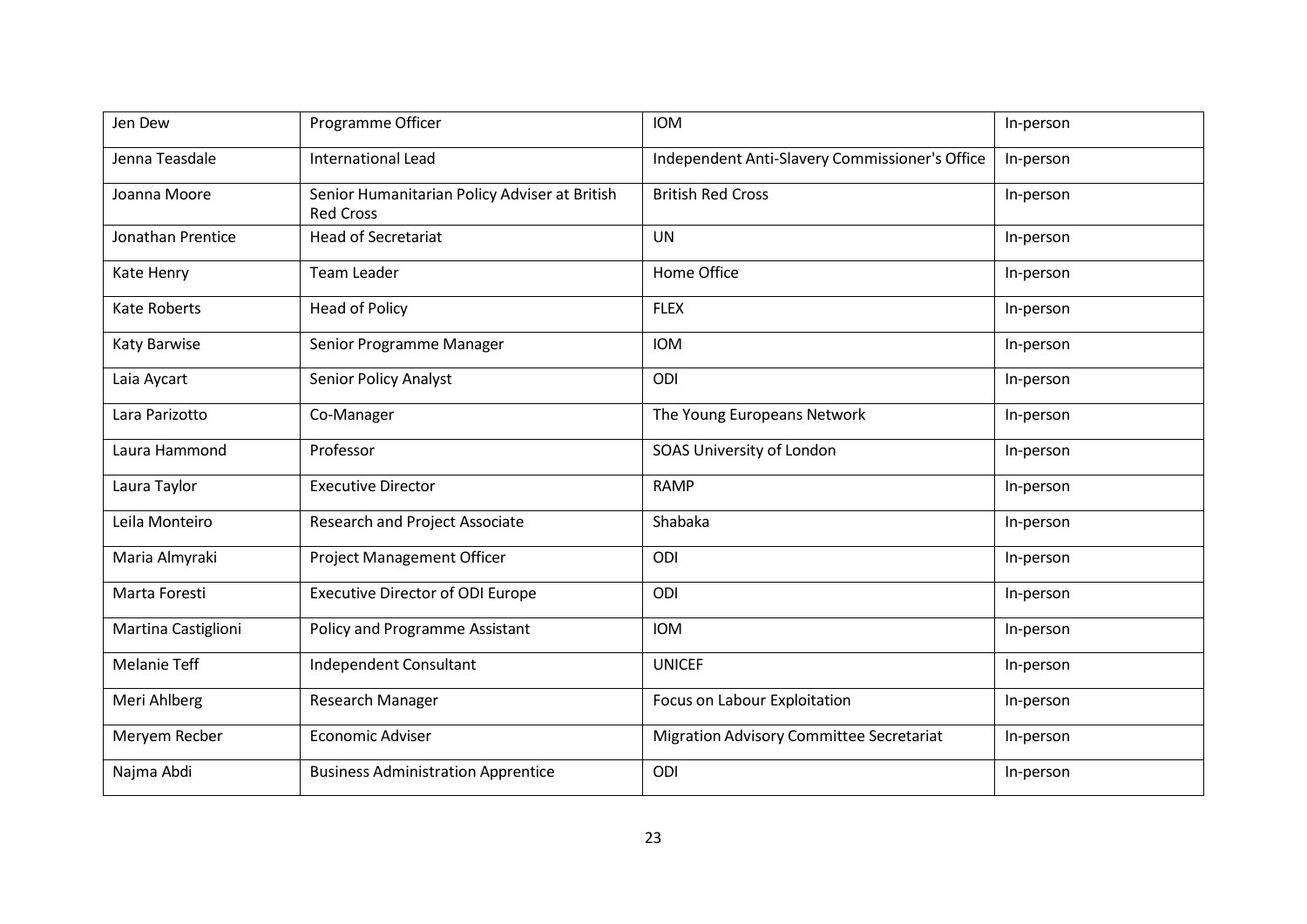| Nando Sigona          | Professor                             | University of Birmingham              | In-person |
|-----------------------|---------------------------------------|---------------------------------------|-----------|
| Nick Herbert          | Policy Researcher                     | The Salvation Army                    | In-person |
| Paul Asquith          | Research and Advocancy Manager        | Shabaka                               | In-person |
| Philomena Creffield   | Civil Servant                         | Home Office                           | In-person |
| <b>Richard Taylor</b> | Global Agenda, Policy Manager         | <b>FCDO</b>                           | In-person |
| Roxana Barbulescu     | <b>Associate Professor</b>            | University of Leeds                   | In-person |
| Sam Huckstep          | <b>Research Assistant</b>             | Center for Global Development         | In-person |
| Sam Miller            | Senior Policy Advisor                 | Home Office                           | In-person |
| Sara Thornton         | Independent Anti-Slavery Commissioner | Independent Anti-Slavery Commissioner | In-person |
| Sarah Walder          | Monitoring and Evaluation Lead        | <b>Talent Beyond Boundaries</b>       | In-person |
| Stella Opoku-Owusu    | Deputy Director                       | <b>AFFORD</b>                         | In-person |
| Susan Cueva           | Co-Founder                            | Kanlungan Filipino Consortium         | In-person |
| Tahlia Dwyer          | Legal Officer                         | <b>UNHCR</b>                          | In-person |
| Tamara Barnett        | <b>Director of Operations</b>         | Human Trafficking Foundation          | In-person |
| <b>Tauhid Pasha</b>   | Officer in Charge                     | <b>IOM</b>                            | In-person |
| Yuki Lo               | Head of Research & Evaluation         | Freedom Fund                          | In-person |

| <b>Name</b> | <b>Title</b>       | <b>Organisation</b>  | <b>Attendance</b> |
|-------------|--------------------|----------------------|-------------------|
| Aké Achi    | Founder & Director | Migrants at work LTD | Remotely          |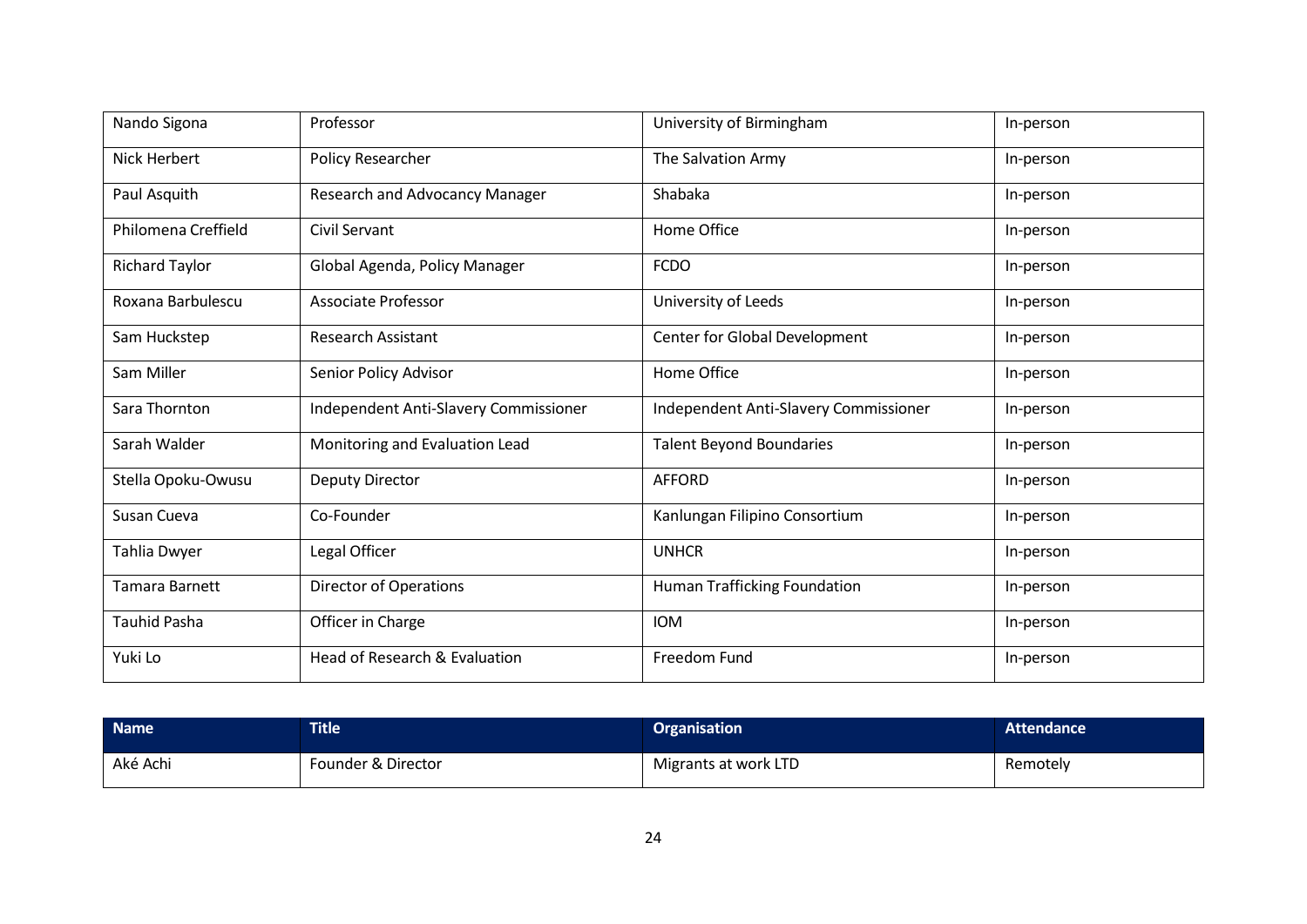| <b>Alex Randall</b>     | Programme Lead              | <b>Climate and Migration Coalition</b>                       | Remotely |
|-------------------------|-----------------------------|--------------------------------------------------------------|----------|
| Alexandria Bickerstaff  | Senior Policy Officer       | Home Office                                                  | Remotely |
| Andrea Man              | Policy and Advocacy Officer | Doctors of the World                                         | Remotely |
| Anna Yassin             | Project Manager             | <b>Glass Door Homeless Charity</b>                           | Remotely |
| Arthur Muhumuza         | Project Manager             | Northwest Regional Strategic Migration<br>Partnership (RSMP) | Remotely |
| <b>Ashley Beckett</b>   | London Coordinator          | City of Sanctuary                                            | Remotely |
| <b>Bashair Ahmed</b>    | CEO                         | Shabaka                                                      | Remotely |
| <b>Ben Whitton</b>      | <b>Network Coordinator</b>  | Refugee Employment Network                                   | Remotely |
| Caitlin Sturridge       | Senior Research Fellow      | ODI                                                          | Remotely |
| Caroline Lensing-Hebben | Policy Advisor              | <b>UNHCR</b>                                                 | Remotely |
| Caterina Mazzilli       | <b>Research Officer</b>     | ODI                                                          | Remotely |
| Chris Murray            | <b>Policy Manager</b>       | <b>COSLA</b>                                                 | Remotely |
| Claire Kumar            | Senior Research Fellow      | ODI                                                          | Remotely |
| Clara Della Croce       | Senior Lecturer in Law      | SOAS, University of London                                   | Remotely |
| Daniel Ward             | Parliamentary Assistant     | Home Office                                                  | Remotely |
| Eddie Jjemba            | Urban Resilience Advisor    | <b>Red Cross Climate Centre</b>                              | Remotely |
| <b>Elspeth GUILD</b>    | Professor                   | QMUL                                                         | Remotely |
| <b>Etienne Berges</b>   | Humanitarian Policy Advisor | <b>British Red Cross</b>                                     | Remotely |
| Forward Maisokwadzo     | <b>Inclusion Adviser</b>    | <b>Bristol City Council</b>                                  | Remotely |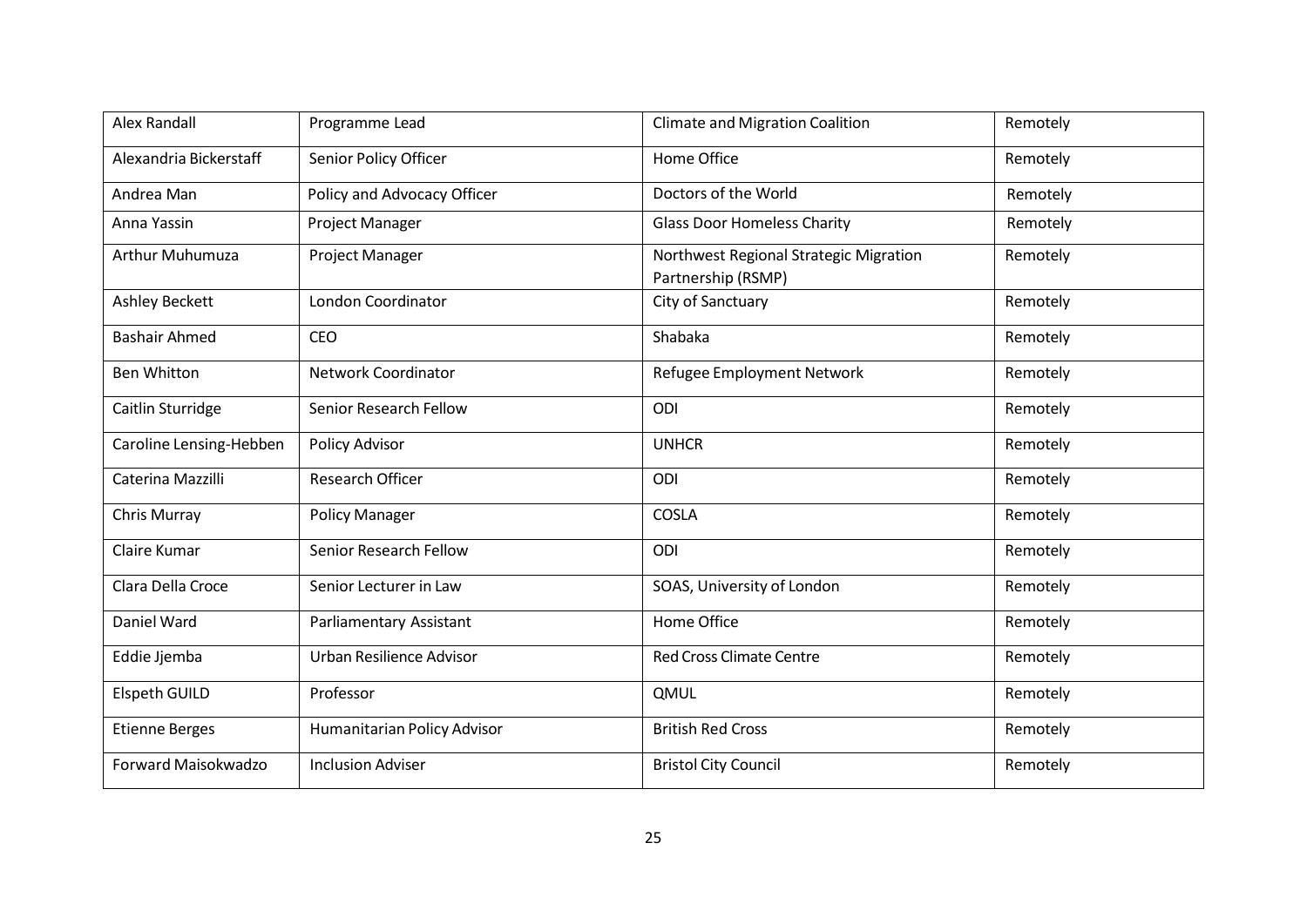| Gail Marzetti        | <b>Head of International Workforce</b> | Department of Health and Social Care                            | Remotely |
|----------------------|----------------------------------------|-----------------------------------------------------------------|----------|
| Gayatri Kanth        | Project Manager                        | <b>International Organisation of Employers</b>                  | Remotely |
| Halaleh Taheri       | <b>Founder and Executive Director</b>  | Middle Eastern Women and Society<br><b>Organisation - MEWSO</b> | Remotely |
| Hannah Cooper        | <b>Europe Regional Coordinator</b>     | <b>International Detention Coalition</b>                        | Remotely |
| <b>Heather Rolfe</b> | Director of Research and Relationships | <b>British Future</b>                                           | Remotely |
| <b>Iddrisu Amadu</b> | <b>Research Fellow</b>                 | <b>Environmental Justice Foundation</b>                         | Remotely |
| Isabella Shraiman    | Campaigner/Researcher                  | <b>Environmental Justice Foundation</b>                         | Remotely |
| Jason Gagnon         | Head of Unit                           | <b>OECD Development Centre</b>                                  | Remotely |
| Jen Gordon           | <b>Productive Migration Lead</b>       | <b>FCDO</b>                                                     | Remotely |
| Joanna Matthews      | Civil Servant                          | Home Office                                                     | Remotely |
| John Dunford         | <b>CEO</b>                             | The Developer Society                                           | Remotely |
| John Ponsford        | <b>Civil Servant</b>                   | Home Office                                                     | Remotely |
| John Waite           | Senior Policy Advisor                  | Home Office                                                     | Remotely |
| Joyce Mwape          | <b>Civil Servant</b>                   | Home Office                                                     | Remotely |
| Julie-Anne Wright    |                                        | Refugee and Migration Team: Birmingham City<br>Council          | Remotely |
| Kathryn Allinson     | Lecturer in Law                        | University of Bristol                                           | Remotely |
| Kay Huby             |                                        | Northwest Strategic migration Partnership                       | Remotely |
| Kouassi Dagawa       |                                        | <b>British Red Cross</b>                                        | Remotely |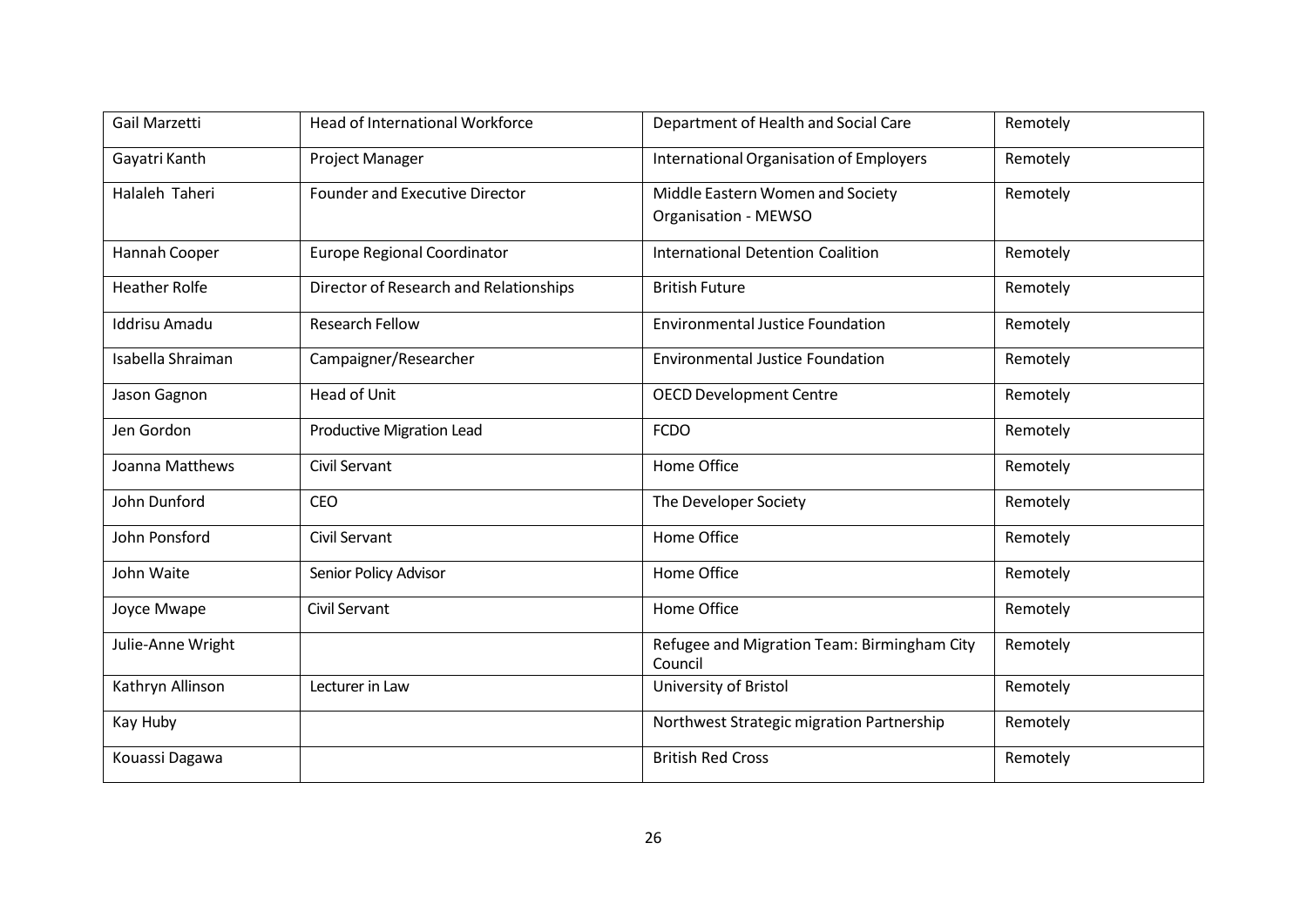| Laura Giani            | <b>Legal Protection Assistant</b>  | <b>UNHCR UK</b>                  | Remotely |
|------------------------|------------------------------------|----------------------------------|----------|
| Levelle Prior          | <b>Policy Specialist</b>           | Home Office                      | Remotely |
| Lidia Kuzemska         | PhD Researcher                     | Lancaster University             | Remotely |
| Maja Grundler          | Researcher                         | Queen Mary, University of London | Remotely |
| Margaret O'Brien       | Change Manager                     | Home Office                      | Remotely |
| Mark Ryder             | Senior Policy Advisor              | Home Office                      | Remotely |
| <b>Meredith Radke</b>  | Senior Project Support             | <b>IOM UK</b>                    | Remotely |
| Milen Emmanuel         |                                    | IOM Geneva                       | Remotely |
| Monika Peruffo         | Migration & Development Specialist | <b>UNDP</b>                      | Remotely |
| Nancy Esiovwa          | Membership Engagement Coordinator  | <b>Survivor Alliance</b>         | Remotely |
| Nat Jones              | <b>Civil Servant</b>               | Home Office                      | Remotely |
| Natalie Wharton        | <b>Civil Servant</b>               | Civil Service                    | Remotely |
| Nathan Denne           | Resettlement and Integration       | <b>IOM UK</b>                    | Remotely |
| Nicolette Busuttil     | PhD Researcher                     | QMUL                             | Remotely |
| Nighut Sarwar          | <b>Business Case Owner</b>         | Home Office                      | Remotely |
| Nimisha Visavadia      | <b>Civil Servant</b>               | Home Office                      | Remotely |
| Parosha Chandran       | Barrister/Professor                | One Pump Court Chambers          | Remotely |
| Phil Arnold            | Head of Refugee Support            | <b>British Red Cross</b>         | Remotely |
| Rebecca Nathan-Amissah |                                    | Home Office                      | Remotely |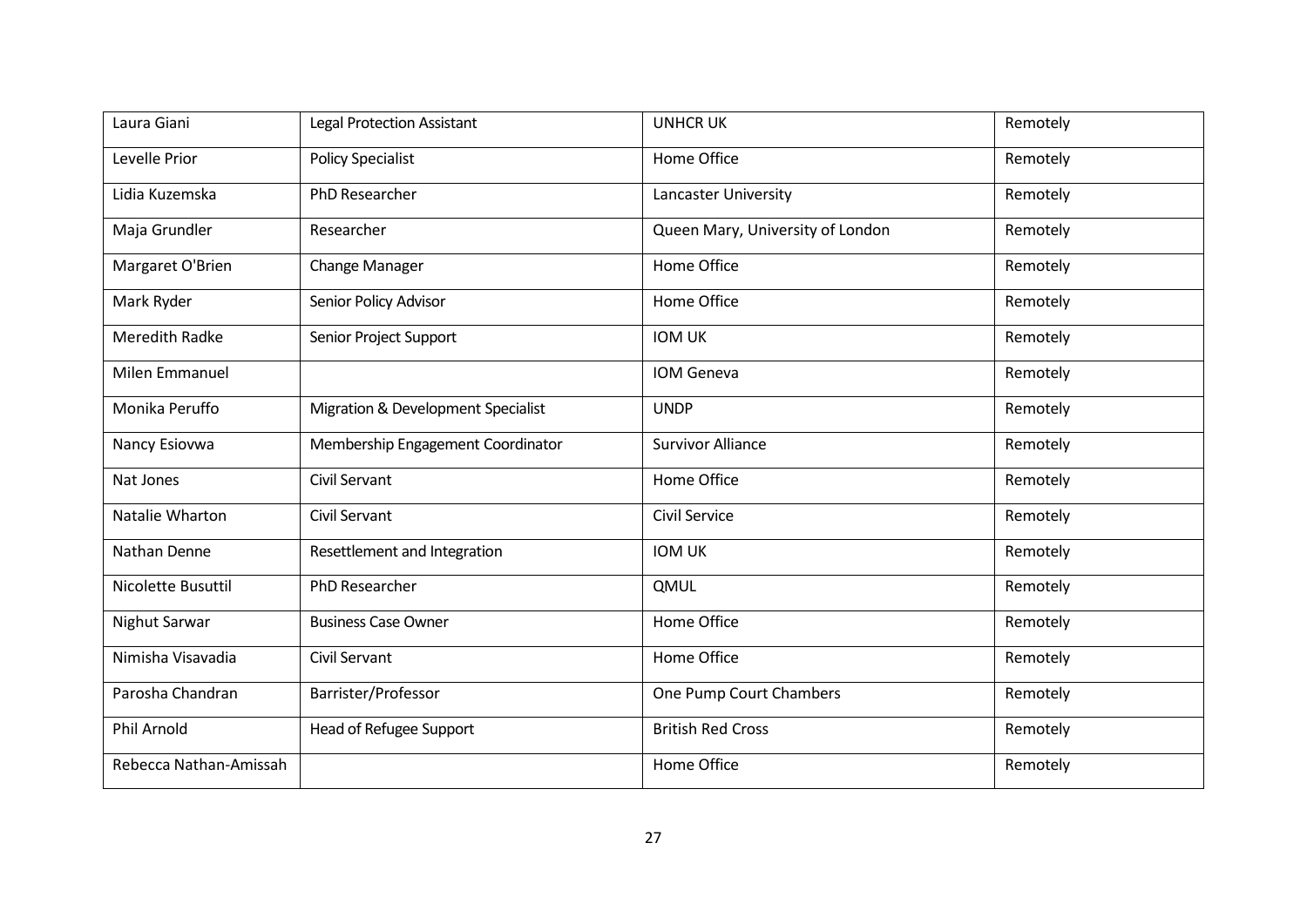| Sara Rathore              | <b>Head of Central Operations ARAP</b>                      | Home Office                   | Remotely |
|---------------------------|-------------------------------------------------------------|-------------------------------|----------|
| Sarah Opitz-Stapleton     | <b>Research Associate</b>                                   | ODI                           | Remotely |
| Sarah Welch               | <b>Civil Servant</b>                                        | Home Office                   | Remotely |
| Sayre Nyce                | Consultant                                                  | Consultant                    | Remotely |
| Shakira Birtwhistle       | Civil Servant                                               | Home Office                   | Remotely |
| Sherif Elgebeily          | Head of Compliant Environment and Enforcement<br>Strategy   | Home Office                   | Remotely |
| Simon Behrman             | Associate Professor                                         | <b>Warwick University</b>     | Remotely |
| Sophia Wolpers            | Manager                                                     | Labor Mobility Partnerships   | Remotely |
| Sophie van Haasen         | Co-ordinator                                                | Mayors Mechanism              | Remotely |
| <b>Stephanie Wauthier</b> | <b>Protection Assistant</b>                                 | <b>UNHCR</b>                  | Remotely |
| Susan Cueva               | Trustee                                                     | Kanlungan Filipino Consortium | Remotely |
| Talia Keen                | Civil Servant                                               |                               | Remotely |
| <b>Theodore Dick</b>      | Policy Advisor                                              | Home Office                   | Remotely |
| <b>Thomas Fagan</b>       | Civil Servant                                               | Home Office                   | Remotely |
| Tinu Lebechi              | <b>Civil Servant</b>                                        | Home Office                   | Remotely |
| Vidya Ramesh              | Head of Bilateral EngagementAfrica, Middle East<br>and Gulf | <b>UK Home Office</b>         | Remotely |
| Wen Li                    | Director                                                    | <b>IOM</b>                    | Remotely |
| Will Somerville           | <b>UK Director</b>                                          | Unbound                       | Remotely |
| Yusuf Ciftci              | Policy and Advocacy Manager                                 | <b>VOICES</b>                 | Remotely |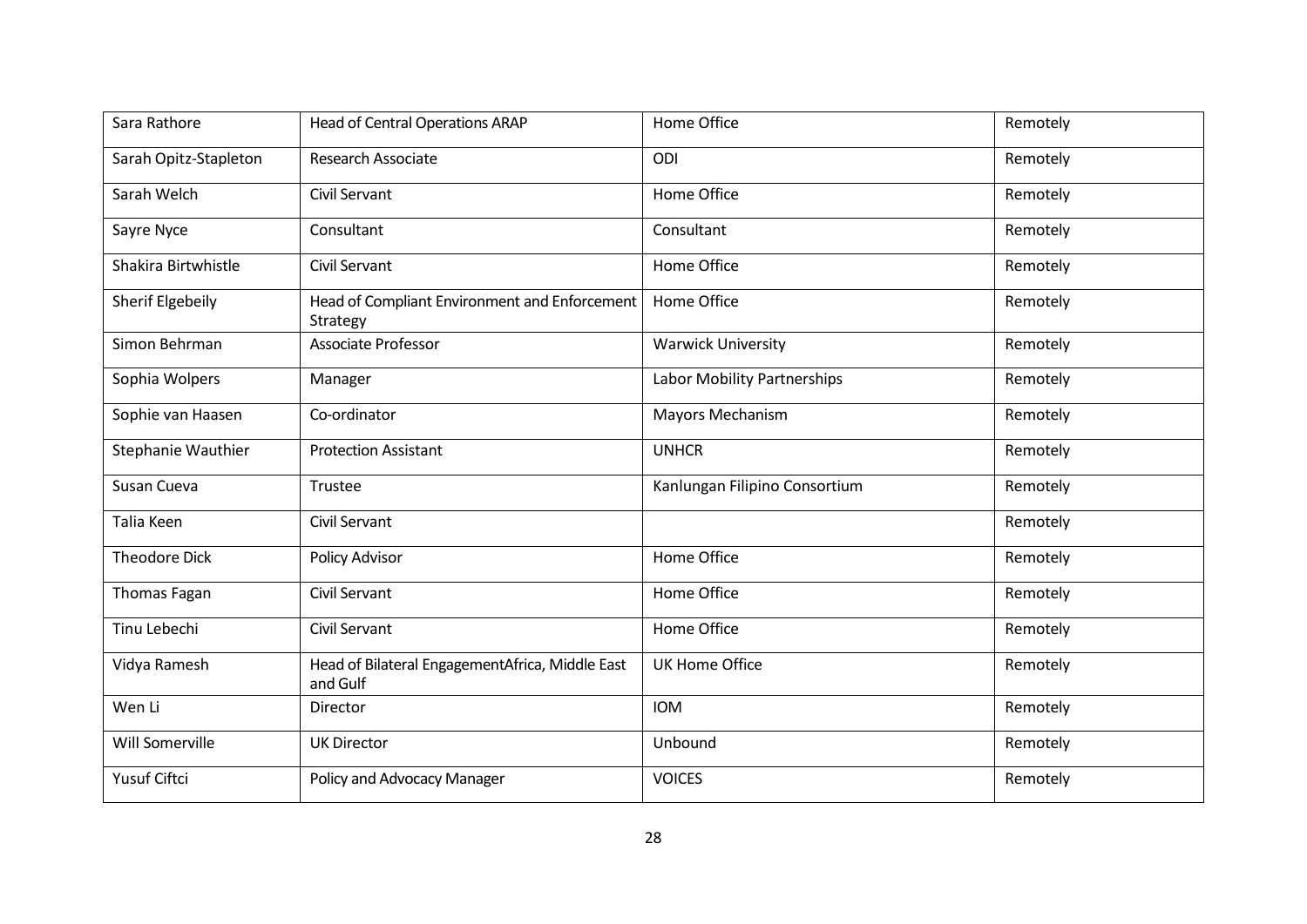## <span id="page-28-0"></span>Annex 3: Sessions 1 - 4 Speaker Bios

#### Session 1

#### **Katharine Barwise**

Katharine is Senior Program Manager at the United Nations Network on Migration. Before her current position at the UN Network Katharine held multiple positions with IOM in Belgium, Australia and Mozambique. Katharine led a team responsible for IOM strategic planning, business development, and communications for the Pacific region & Papua New Guinea. In this role she successfully developed the first ever IOM Pacific Strategy, and secured funding for policy and operations in the development and humanitarian fields. As head of IOM's Migration Management Unit in Mozambique, Katharine led a team which was responsible for providing strategic direction, project development and oversight of IOM's migration governance and sustainable development projects in Mozambique, including health, labour migration, human trafficking, integrated border management, and diaspora engagement. Katharine has also worked at UNHCR and Chatham House.

#### **Stella Opoku Owusu**

Stella is Deputy Director at the African Foundation for Development (AFFORD). Stella has over 15 years of experience in the development sector and isresponsible for overseeing AFFORD's work on Investment, Enterprise and Employment as well as Engagement, Network Building Services and Training. This includes managing the Diaspora Finance Portfolio which is now over £1 million. She led on AFFORD's official engagement with Migration and Development (MADE) Civil Society Network and coordinated the MADE global thematic working group on diaspora and migrants in development with a focus on their role in job creation, social enterprise, investment and public policy.

#### **Alex Randall**

Alex is a leading expert in climate-driven migration and displacement at the Climate & Migration Coalition. He has over 15 years of experience leading projects on the connection between climate change, migration and human rights. He is currently part of civil society consultative committee of the Platform on Disaster Displacement and the advisory board of the HABITABLE project. Alex has led advocacy work focused on several global policy processes, with a particular focus on the UNFCCC, SDGs and Refugee and Migration Compacts – always with a focus on how these can create improved protection for people vulnerable to climate change impacts. He has provided policy guidance to national and city governments on their approach to climate driven migration and displacement. He has acted as an adviser to several major international agencies, shaping their work on climate driven mobility – including the United Nations Refugee Agency and International Organization for Migration.

#### **Ipek Genscu**

Ipek is a Senior Research Fellow at ODI. She has over 10 years of experience in climate and energy policy, with a focus on sustainable finance. She leads ODI's programme of work on fossil fuel and energy subsidies, bringing together the latest evidence of government support to production and consumption of fossil fuels, and exploring opportunities for reform. Ipek also leads ODI's work on migration as an opportunity to support low-carbon and climate-compatible development, as part of ODI's Human Mobility Initiative. Previously, when she first joined ODI in 2014, Ipek managed and conducted research for the New Climate Economy project, which brought together evidence on the economic benefits of climate-compatible development in energy, cities and land use. She had a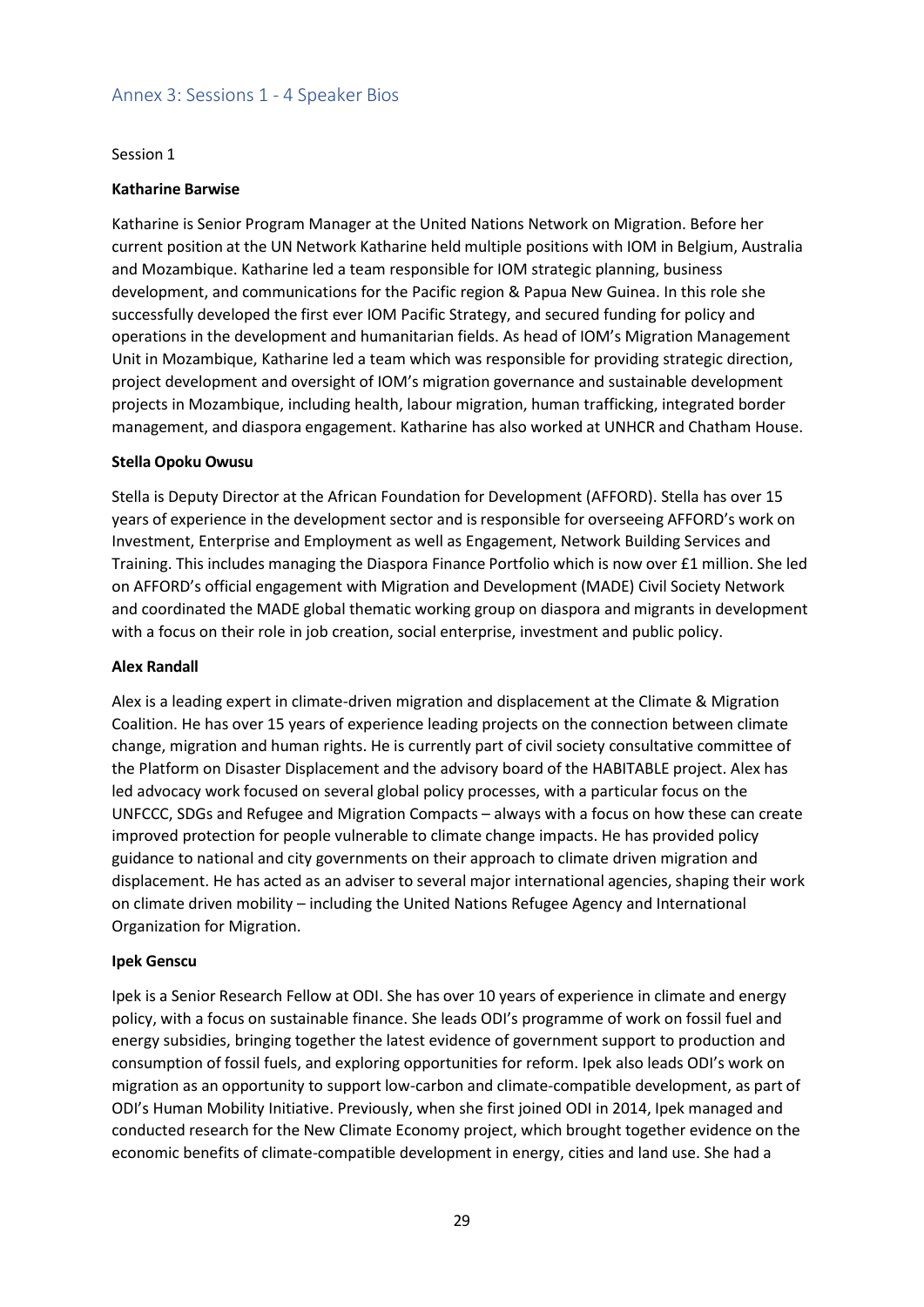leading role in major annual reports and provided direct research support to several high-level members of the Global Commission on the Economy and Climate.

## **Kouassi Dagawa**

Kouassi Dagawa, is a Migration Adviser at the British Red Cross. He has more than 15 years of experience in managing protection and migration programs working with the UN and International NGOs before joining the Red Cross Red Crescent Movement in West, Central and East Africa. Based in Dakar, he has extensive field experience including in Niger, Somalia and DR Congo. He holds a master's degree in Public Administration from Georgia State University in the US.

## Session 2

## **Tamara Barnett**

Tamara is the Director of Operations at the Human Trafficking Foundation. She has overall responsibility for the delivery of the Foundation's work to bring together the NGO anti-slavery sector, parliamentarians and statutory services to facilitate positive policy changes to better prevent slavery and support survivors.

Previously Projects Leader, Tamara has been instrumental in developing the Foundation's London Project, which aims to improve the response to human trafficking and foster partnership work across London. Tamara currently leads on the London Modern Slavery Leads Group, which helps to coordinate London councils in responding to modern slavery and promoting best practice in identifying and supporting survivors.

Tamara brings experience from both Government and NGO sectors to HTF. She was lead adviser on policing and crime at the Greater London Authority, she sat on ACPO's (NPCC's) Prostitution Group and presented oral evidence for the Modern Slavery Bill. Under the umbrella of the Mayor's Office for Policing and Crime, she drafted the national police protocols on handling cases involving sex workers and established the Trafficking Reduction Advisory Partnership (TRAP) for South London.

Tamara has previously worked in Parliament; led a Research Unit at a leading think tank; and was Operations Manager at Catch21, an NGO engaging teenagers in politics.

## **Andrew Patrick**

Andrew Patrick was appointed as the UK's Migration and Modern Slavery Envoy in February 2022. He was most recently British Ambassador to Burma 2013-18 and has worked on South Asia, as Deputy Head of Mission in Kabul and in Pretoria earlier in his career. He has also previously worked on NATO and the Balkans.

## **Yuki Lo**

Yuki Lo is the Head of Research & Evaluation at the Freedom Fund, responsible for measuring the impact of the Fund's investment into 100+ community organisations as well as sharing data & evidence with the broader anti-slavery sector. Over the past decade, Yuki has been delivering evaluations of child protection, labour rights, women's economic empowerment and ending genderbased violence programs. She is currently supervising anti-trafficking research in Bangladesh, Brazil, Ethiopia, India, Myanmar, Nepal and Thailand. Prior to the Freedom Fund, Yuki was an Evaluation Manager at the Children's Investment Fund Foundation and the Monitoring & Evaluation Officer for UN Women Cambodia.

## **Kate Roberts**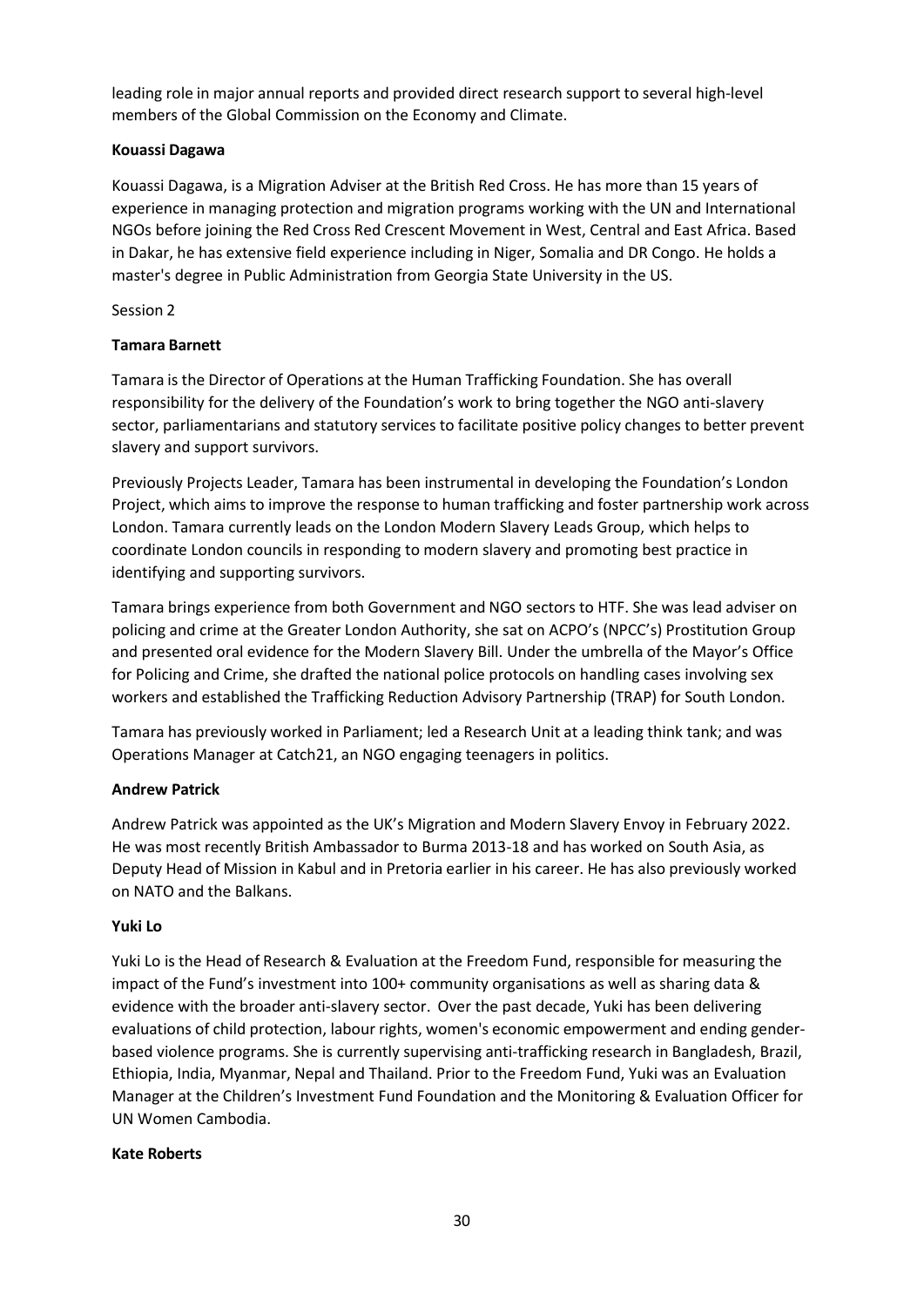Kate Roberts joined Focus on Labour Exploitation (FLEX) in August 2021. Kate has a background in workers' rights, campaigning and advocacy as well as anti-trafficking work. Kate has previously worked as UK & Europe Manager at Anti-Slavery International and headed the Human Trafficking Foundation. She compiled and edited the Slavery and Trafficking Survivor Care Standards 2018, which UK Government committed to adopting in the current Victim Care Contract. Kate has also worked at Kalayaan, where she gave immigration and employment advice to migrant domestic workers in the UK as well as leading the organisation's policy and campaigning work, at a Sure Start programme and in International Development. She has a BA in Social Anthropology with Development Studies from Sussex University and an LLM (Distinction) in Human Rights from Birkbeck University, School of Law.

### **Nancy Esiovwa**

Nancy is the Founder of Bradford Survivor Alliance Chapter, the first Chapter of Survivor Alliance. Nancy has the privilege of supporting survivors to raise their voices and personally advocate for survivors of modern slavery and human trafficking in the UK. Her passion for this work is founded upon her humanity and compassion, as well as her personal identification as a survivor of modern slavery. Nancy has been an active member of Survivor Alliance since 2018. She raises awareness about modern slavery and human trafficking through public speaking in her local community, at national conferences, and at colleges and training events around the UK.

### Session 3

### **Marta Foresti**

Marta is Executive Director of ODI Europe and leads the institute's work in the region as well as ODI's migration portfolio. Her interests include the political economy of development and reform, migration and human mobility, urban development the future of cities, data and design. Before joining ODI she worked as a Senior Policy Adviser at the Italian Ministry of Finance where she advised the ministerial team on local development policies and programmes. She has over 20 years of research, policy formulation and delivery, as well as management experience and has an interest in applied social research methodologies and policy evaluation. She holds a master's degree in logic and philosophy of science from the London School of Economics and from Milan State University.

## **David Camp**

For almost twenty years, David has developed collaborative programmes to drive systemic human rights improvements in global supply chains. David is Chief Executive of th[e Association](https://eur02.safelinks.protection.outlook.com/?url=https%3A%2F%2Flabourproviders.org.uk%2F&data=04%7C01%7Cmcastiglioni%40iom.int%7C36591cc83edb401dde5d08da068f8469%7C1588262d23fb43b4bd6ebce49c8e6186%7C1%7C0%7C637829510735745532%7CUnknown%7CTWFpbGZsb3d8eyJWIjoiMC4wLjAwMDAiLCJQIjoiV2luMzIiLCJBTiI6Ik1haWwiLCJXVCI6Mn0%3D%7C3000&sdata=R4%2B2JIgNjUtIavnMJpEUCsC5mnw%2FIe6SVIWmytpakuE%3D&reserved=0) of Labour [Providers](https://eur02.safelinks.protection.outlook.com/?url=https%3A%2F%2Flabourproviders.org.uk%2F&data=04%7C01%7Cmcastiglioni%40iom.int%7C36591cc83edb401dde5d08da068f8469%7C1588262d23fb43b4bd6ebce49c8e6186%7C1%7C0%7C637829510735745532%7CUnknown%7CTWFpbGZsb3d8eyJWIjoiMC4wLjAwMDAiLCJQIjoiV2luMzIiLCJBTiI6Ik1haWwiLCJXVCI6Mn0%3D%7C3000&sdata=R4%2B2JIgNjUtIavnMJpEUCsC5mnw%2FIe6SVIWmytpakuE%3D&reserved=0) and allianceHR and is the founder of the not for profit global [Stronger Together](https://eur02.safelinks.protection.outlook.com/?url=http%3A%2F%2Fwww.stronger2gether.org%2F&data=04%7C01%7Cmcastiglioni%40iom.int%7C36591cc83edb401dde5d08da068f8469%7C1588262d23fb43b4bd6ebce49c8e6186%7C1%7C0%7C637829510735745532%7CUnknown%7CTWFpbGZsb3d8eyJWIjoiMC4wLjAwMDAiLCJQIjoiV2luMzIiLCJBTiI6Ik1haWwiLCJXVCI6Mn0%3D%7C3000&sdata=YJBxD6LlJSAKuwyvVT%2FnkCsdjDvBV6SGPgfO5J0jbxE%3D&reserved=0) programme to address hidden exploitation and modern slavery risks, the [Fast Forward](https://eur02.safelinks.protection.outlook.com/?url=http%3A%2F%2Fwww.fastforwarduk.org%2F&data=04%7C01%7Cmcastiglioni%40iom.int%7C36591cc83edb401dde5d08da068f8469%7C1588262d23fb43b4bd6ebce49c8e6186%7C1%7C0%7C637829510735745532%7CUnknown%7CTWFpbGZsb3d8eyJWIjoiMC4wLjAwMDAiLCJQIjoiV2luMzIiLCJBTiI6Ik1haWwiLCJXVCI6Mn0%3D%7C3000&sdata=iBHenKieZAIoRS2PTRswytiOAi95cj3yQA%2BfTQOca48%3D&reserved=0) labour standards improvement programme used throughout UK fast fashion, the global [Responsible](https://eur02.safelinks.protection.outlook.com/?url=http%3A%2F%2Fwww.responsiblerecruitmenttoolkit.org%2F&data=04%7C01%7Cmcastiglioni%40iom.int%7C36591cc83edb401dde5d08da068f8469%7C1588262d23fb43b4bd6ebce49c8e6186%7C1%7C0%7C637829510735745532%7CUnknown%7CTWFpbGZsb3d8eyJWIjoiMC4wLjAwMDAiLCJQIjoiV2luMzIiLCJBTiI6Ik1haWwiLCJXVCI6Mn0%3D%7C3000&sdata=4uXHUVqlD4gtFLXlbN0sk3MO%2BYDaMHv1x6cR9Aqa3l0%3D&reserved=0) [Recruitment Toolkit](https://eur02.safelinks.protection.outlook.com/?url=http%3A%2F%2Fwww.responsiblerecruitmenttoolkit.org%2F&data=04%7C01%7Cmcastiglioni%40iom.int%7C36591cc83edb401dde5d08da068f8469%7C1588262d23fb43b4bd6ebce49c8e6186%7C1%7C0%7C637829510735745532%7CUnknown%7CTWFpbGZsb3d8eyJWIjoiMC4wLjAwMDAiLCJQIjoiV2luMzIiLCJBTiI6Ik1haWwiLCJXVCI6Mn0%3D%7C3000&sdata=4uXHUVqlD4gtFLXlbN0sk3MO%2BYDaMHv1x6cR9Aqa3l0%3D&reserved=0) and the [Clearview](https://eur02.safelinks.protection.outlook.com/?url=http%3A%2F%2Fwww.clearviewassurance.com%2F&data=04%7C01%7Cmcastiglioni%40iom.int%7C36591cc83edb401dde5d08da068f8469%7C1588262d23fb43b4bd6ebce49c8e6186%7C1%7C0%7C637829510735745532%7CUnknown%7CTWFpbGZsb3d8eyJWIjoiMC4wLjAwMDAiLCJQIjoiV2luMzIiLCJBTiI6Ik1haWwiLCJXVCI6Mn0%3D%7C3000&sdata=ARM9r%2FiGOjc6DfNKFACuhZ0imAZ9mM5iuMDuxK%2BFGD4%3D&reserved=0) labour provider certification scheme - all of which seek to promote ethical business practices, support the rights and voice of workers, and strengthen responsible sourcing in supply chains. David served as a Board Member on the Gangmasters Licensing Authority for over ten years, founded and Co-Chairs the [Apparel and General](https://eur02.safelinks.protection.outlook.com/?url=https%3A%2F%2Fwww.gla.gov.uk%2Fi-am-a%2Fi-use-workers%2Fapparel-and-general-merchandise-public-private-protocol%2F&data=04%7C01%7Cmcastiglioni%40iom.int%7C36591cc83edb401dde5d08da068f8469%7C1588262d23fb43b4bd6ebce49c8e6186%7C1%7C0%7C637829510735745532%7CUnknown%7CTWFpbGZsb3d8eyJWIjoiMC4wLjAwMDAiLCJQIjoiV2luMzIiLCJBTiI6Ik1haWwiLCJXVCI6Mn0%3D%7C3000&sdata=Ubfr93PW8zo7Honk9XZgPfyanS3R29Fl8JN5T4cYvLg%3D&reserved=0) [Merchandising](https://eur02.safelinks.protection.outlook.com/?url=https%3A%2F%2Fwww.gla.gov.uk%2Fi-am-a%2Fi-use-workers%2Fapparel-and-general-merchandise-public-private-protocol%2F&data=04%7C01%7Cmcastiglioni%40iom.int%7C36591cc83edb401dde5d08da068f8469%7C1588262d23fb43b4bd6ebce49c8e6186%7C1%7C0%7C637829510735745532%7CUnknown%7CTWFpbGZsb3d8eyJWIjoiMC4wLjAwMDAiLCJQIjoiV2luMzIiLCJBTiI6Ik1haWwiLCJXVCI6Mn0%3D%7C3000&sdata=Ubfr93PW8zo7Honk9XZgPfyanS3R29Fl8JN5T4cYvLg%3D&reserved=0) Public/Private Protocol and received the peer group chosen 2018 Marsh Award for 'Outstanding Contribution to the fight against Modern Slavery'.

#### **Gail Marzetti**

Dr Gail Marzetti is the Head of the International Workforce team at the Department of Health and Social Care (DHSC).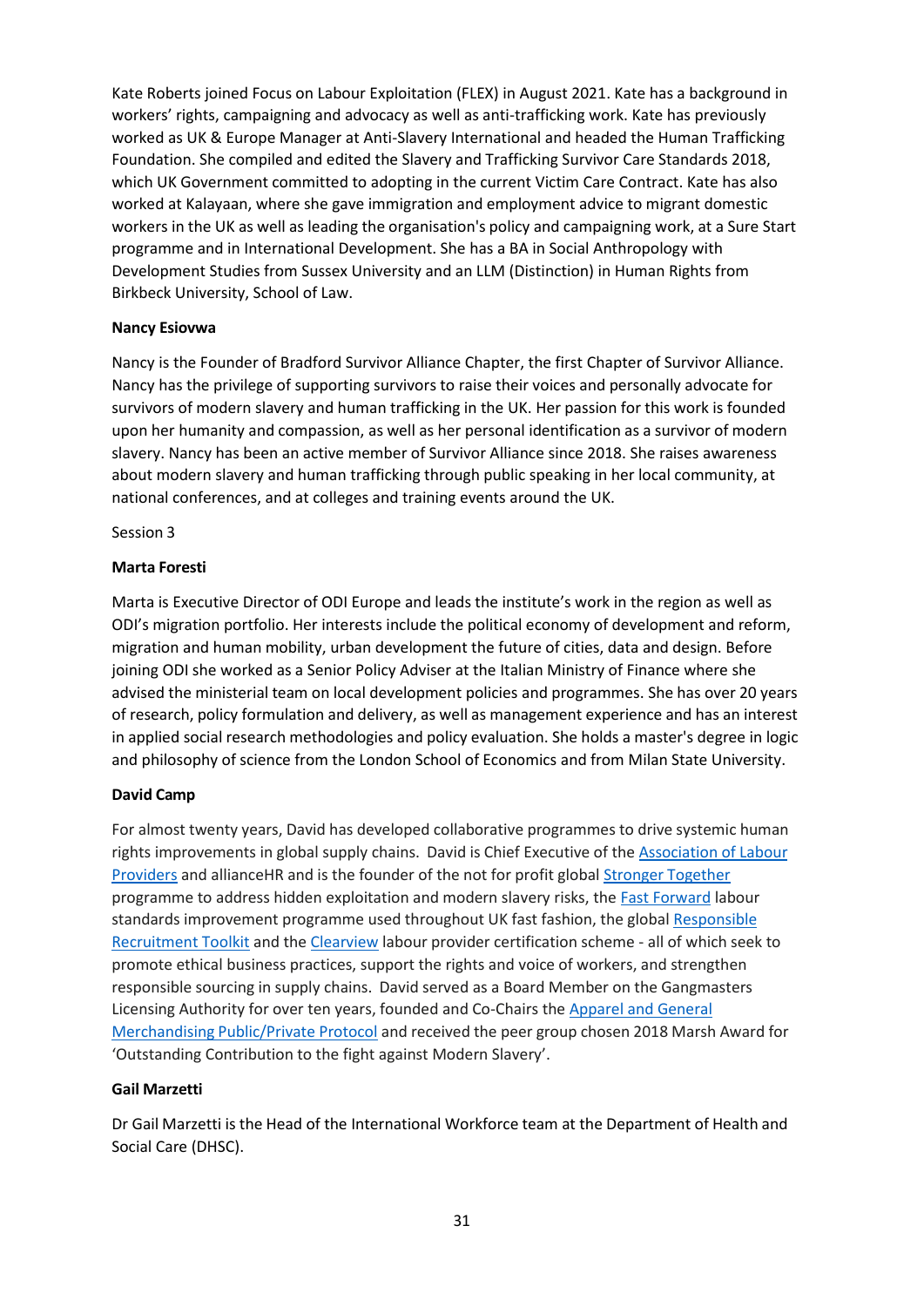Her focus is on developing the international workforce of the NHS ensuring that international recruitment is an ethical partnership with source countries. Gail has worked to establish ethical pathways into employment for displaced people and innovative partnerships to develop the health workforce in low income countries.

Prior to joining DHSC, she worked for over 20 years with the Department for International Development (DFID), including as the Deputy Director of Research and Evidence Division, and the United Nations department and (at different times) as Head of DFID in Brazil, Nepal and Myanmar. In her early career she worked as a food security expert in Mozambique, India and Kenya.

Gail holds a PhD from the Institute for Development Policy and Management at Manchester University and a master's degree in economics and development policy from Imperial College. She is interested in the inclusion of vulnerable and marginalised people, especially women, in positive, equitable and sustainable development.

## **Ian Robinson**

Ian is a Partner at Fragomen's London office and has worked in immigration since 2002. Ian runs a large team of solicitors and other experts who can help move people to the UK, through the Points Based System. He also manages Fragomen's client service manager function in EMEA, working to ensure consistency, efficiency and a great employee experience across regional and global accounts.

Ian is on the Board of RAMP, an advisory board member of Justice Together and a trustee with Flex. He is also on the UK Board of Talent Beyond Boundaries. Ian was also called to Parliament to give evidence to several Select Committees, the 2020 Immigration Bill Committee and other events. His published work includes an analysis of the labour market and immigration after Brexit, how business can better argue for a flexible immigration system, the scope for a regional migration in Scotland and various practical guides to UK immigration from Fragomen, CIPD and others.

Ian joined Fragomen in 2011 from the Home Office, where he had variously worked or led on aspects of family, enforcement and economic migration policy and strategy.

## **Roxana Barbulescu**

Dr Roxana Barbulescu, Associate Professor in Sociology and Social Policy, University of Leeds. Roxana leads the research project UK Research and Innovation/ESRC funded project Feeding the nation: seasonal migrant workers and food security during COVID-19 pandemic [https://feedingthenation.leeds.ac.uk/](https://eur02.safelinks.protection.outlook.com/?url=https%3A%2F%2Ffeedingthenation.leeds.ac.uk%2F&data=04%7C01%7Cmcastiglioni%40iom.int%7C69a4140d7605486e7b4a08da074932bc%7C1588262d23fb43b4bd6ebce49c8e6186%7C1%7C0%7C637830309101886359%7CUnknown%7CTWFpbGZsb3d8eyJWIjoiMC4wLjAwMDAiLCJQIjoiV2luMzIiLCJBTiI6Ik1haWwiLCJXVCI6Mn0%3D%7C1000&sdata=oUh2y7NLfaNDxQ60eSJU3%2FisYypihWH%2BtvaIUx8eDtc%3D&reserved=0) Co-Investigator on the ESRC Northern Exposure, nation race and dissatisfaction in ordinary towns and citie[s https://northernexposure.leeds.ac.uk/](https://eur02.safelinks.protection.outlook.com/?url=https%3A%2F%2Fnorthernexposure.leeds.ac.uk%2F&data=04%7C01%7Cmcastiglioni%40iom.int%7C69a4140d7605486e7b4a08da074932bc%7C1588262d23fb43b4bd6ebce49c8e6186%7C1%7C0%7C637830309101886359%7CUnknown%7CTWFpbGZsb3d8eyJWIjoiMC4wLjAwMDAiLCJQIjoiV2luMzIiLCJBTiI6Ik1haWwiLCJXVCI6Mn0%3D%7C1000&sdata=7Uf6UM5yB00uVxpGXz3OU2FKSImtlH9b9FmA6jth6S8%3D&reserved=0) , project part of the ESRC Governance after Brexit scheme [https://ukandeu.ac.uk/governance-after-brexit](https://eur02.safelinks.protection.outlook.com/?url=https%3A%2F%2Fukandeu.ac.uk%2Fgovernance-after-brexit-programme%2F&data=04%7C01%7Cmcastiglioni%40iom.int%7C69a4140d7605486e7b4a08da074932bc%7C1588262d23fb43b4bd6ebce49c8e6186%7C1%7C0%7C637830309101886359%7CUnknown%7CTWFpbGZsb3d8eyJWIjoiMC4wLjAwMDAiLCJQIjoiV2luMzIiLCJBTiI6Ik1haWwiLCJXVCI6Mn0%3D%7C1000&sdata=j5%2BdeEEK9qJhuU3yt%2F%2FNmiIYh5lfY8eDpBxqjuW7v4E%3D&reserved=0)[programme/](https://eur02.safelinks.protection.outlook.com/?url=https%3A%2F%2Fukandeu.ac.uk%2Fgovernance-after-brexit-programme%2F&data=04%7C01%7Cmcastiglioni%40iom.int%7C69a4140d7605486e7b4a08da074932bc%7C1588262d23fb43b4bd6ebce49c8e6186%7C1%7C0%7C637830309101886359%7CUnknown%7CTWFpbGZsb3d8eyJWIjoiMC4wLjAwMDAiLCJQIjoiV2luMzIiLCJBTiI6Ik1haWwiLCJXVCI6Mn0%3D%7C1000&sdata=j5%2BdeEEK9qJhuU3yt%2F%2FNmiIYh5lfY8eDpBxqjuW7v4E%3D&reserved=0) and Co-I for Food Standards Agency tender on the impact of labour shortages in food systems with colleagues in N8 Agri-Food Networ[k https://www.n8agrifood.ac.uk/](https://eur02.safelinks.protection.outlook.com/?url=https%3A%2F%2Fwww.n8agrifood.ac.uk%2F&data=04%7C01%7Cmcastiglioni%40iom.int%7C69a4140d7605486e7b4a08da074932bc%7C1588262d23fb43b4bd6ebce49c8e6186%7C1%7C0%7C637830309101886359%7CUnknown%7CTWFpbGZsb3d8eyJWIjoiMC4wLjAwMDAiLCJQIjoiV2luMzIiLCJBTiI6Ik1haWwiLCJXVCI6Mn0%3D%7C1000&sdata=PkUp6jak%2BcT6BFjqbzowLpQhAz7COeDpSCm693DLQwo%3D&reserved=0). in co-production with the charity New Europeans UK [https://neweuropeans.uk/](https://eur02.safelinks.protection.outlook.com/?url=https%3A%2F%2Fneweuropeans.uk%2F&data=04%7C01%7Cmcastiglioni%40iom.int%7C69a4140d7605486e7b4a08da074932bc%7C1588262d23fb43b4bd6ebce49c8e6186%7C1%7C0%7C637830309101886359%7CUnknown%7CTWFpbGZsb3d8eyJWIjoiMC4wLjAwMDAiLCJQIjoiV2luMzIiLCJBTiI6Ik1haWwiLCJXVCI6Mn0%3D%7C1000&sdata=QokqP2aDwncuqZ%2BmnDX39U15BHh6a6mlk4QAclNTWvg%3D&reserved=0) a set of multimedia and multilanguage materials have been produced for seasonal workers with EUSS and T5 Seasonal Workers visa in UK [https://neweuropeans.uk/seasonal-workers/](https://eur02.safelinks.protection.outlook.com/?url=https%3A%2F%2Fneweuropeans.uk%2Fseasonal-workers%2F&data=04%7C01%7Cmcastiglioni%40iom.int%7C69a4140d7605486e7b4a08da074932bc%7C1588262d23fb43b4bd6ebce49c8e6186%7C1%7C0%7C637830309101886359%7CUnknown%7CTWFpbGZsb3d8eyJWIjoiMC4wLjAwMDAiLCJQIjoiV2luMzIiLCJBTiI6Ik1haWwiLCJXVCI6Mn0%3D%7C1000&sdata=OaV%2FdvhX8vp8VrMQ4K%2FDJJcWf2KD2%2FdkU%2BXnxsNKeD4%3D&reserved=0) . Roxana holds a PhD in Social and Political Sciences from European University Institute (EUI) and is the author of three books and other internationally peer-reviewed publications in migration.

Session 4

#### **Laura Taylor**

Laura joined The Refugee, Asylum and Migration Policy Project as its Director in May 2020. She has previously worked in policy, advocacy and campaigning roles in the international development